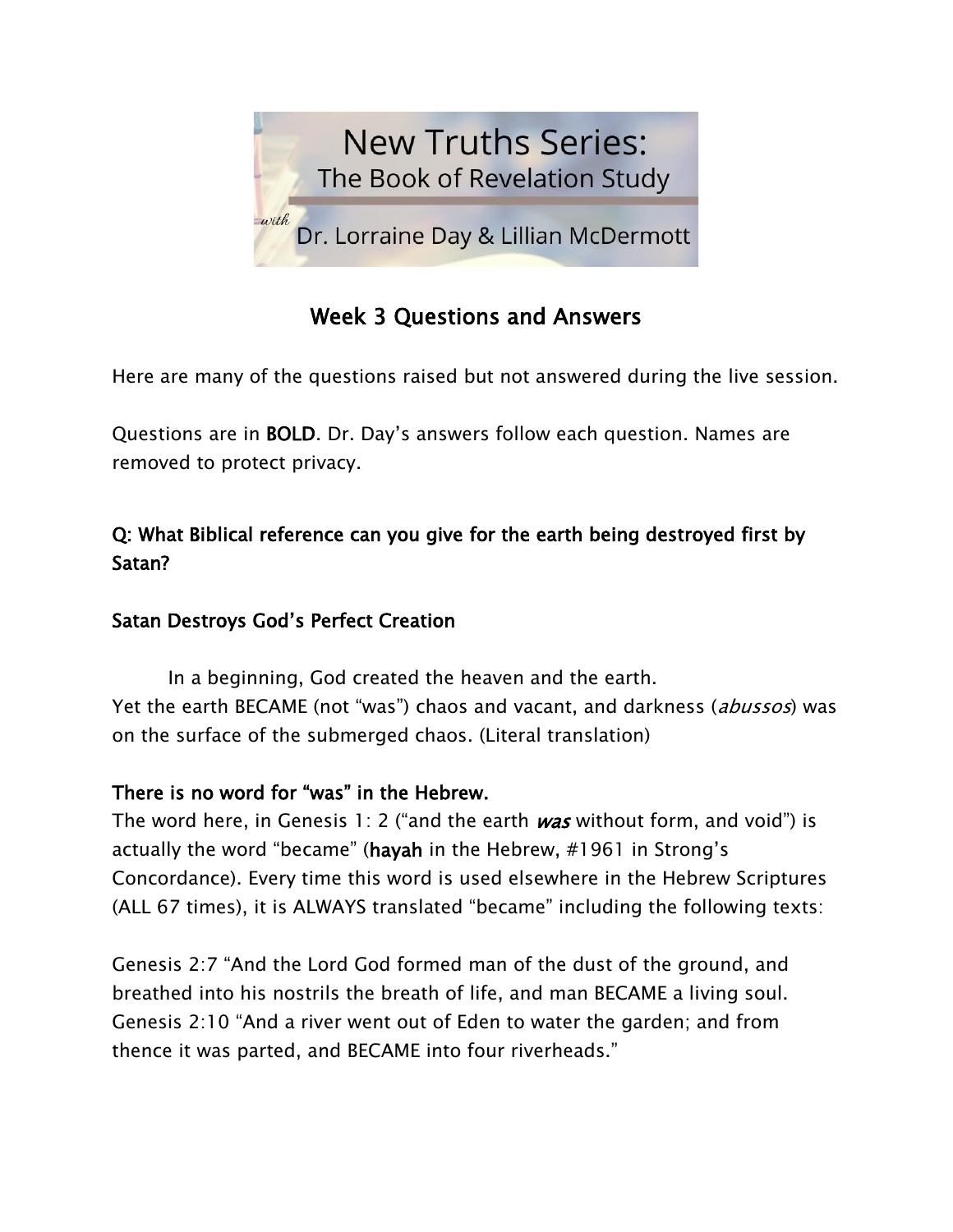Genesis 19:26 (Speaking of Lot's wife) "But his wife looked back from behind him, and she BECAME a pillar of ash (not "salt").

This is blasphemous to God to suggest that His creation was not perfect – to imply that God creates a world that is chaos and vacant. It is Satan – not God – who "creates" chaos and emptiness. In this instance, as in many other instances, the translators have put the character of Satan on the face of God and the whole Christian world has embraced the lie.

## Tracking Satan

As we have learned in our study, "Does Forever Really Mean Forever?" the word darkness in Hebrew is the word abussos (abyss) in Greek, which is the word translated as "bottomless pit" in Revelation 9:1,2,11 referring to where Satan is symbolically "chained."

Thus, we know that Satan was the one who caused the earth to "become" chaos and vacant. We can track Satan's whereabouts by understanding these words in Hebrew and Greek.

God did not create the earth as "chaos and vacant." He created it perfect. It was Satan who came along and destroyed it before God re-created it and created humanity and the animals, fish and birds.

"For thus saith the Lord that created the heavens; God Himself that formed the earth and made it; He hath established it, He created it not empty or a waste, He formed it to be inhabited: I am the Lord and there is none else." Isa 45:18

Everywhere you see the word *abussos*, you know that means Satan is there, or has been there.

# Q - If Dr Day would explain what she meant when she "there is a difference between being forgiven and being Changed.

If you forgive someone, that doesn't automatically mean THEY change their ways.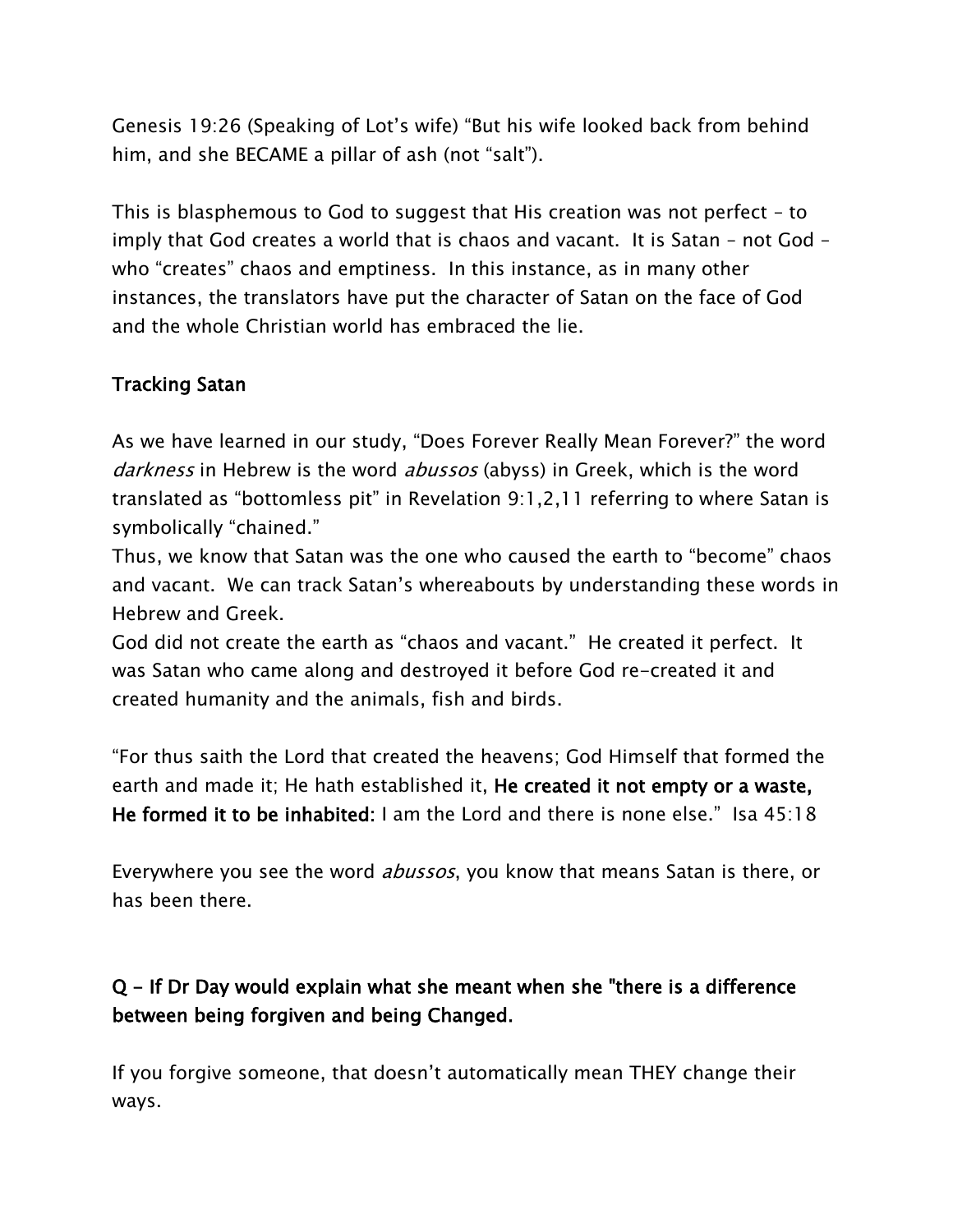### Q - Please explain if you reap even when you are changed.

I don't understand your question.

### Q - Who is involved with Weather Control?

The Illuminati: Those who control the world. It's been going on since 1976.

See: Can Man Control the Weather? [https://www.goodnewsaboutgod.com/studies/political/weather\\_control/manco](https://www.goodnewsaboutgod.com/studies/political/weather_control/mancontrol_weather.htm) [ntrol\\_weather.htm](https://www.goodnewsaboutgod.com/studies/political/weather_control/mancontrol_weather.htm) 

## Q - Why would a deliberate destruction via Stuxnet happen knowing that whoever is involved would also be affected?

The Satanic Illuminati thinks they can destroy most of the world and not be affected themselves.

### Q - What report is predicting US in future with reduced population?

www.deagel.com/forecast

# Q - Do the false teachers know they are misleading people, do they actually believe they are telling the truth? Do they intentionally mislead people?

Which particular "false teachers" are you referring to?

# Q - I don't see how the earth was formed, destroyed then reformed via Gensis 1, 1&2??

Please see the answer to your question at the very beginning.

## Q - The word was in the kjv in Hebrew means became, so the earth became ruined.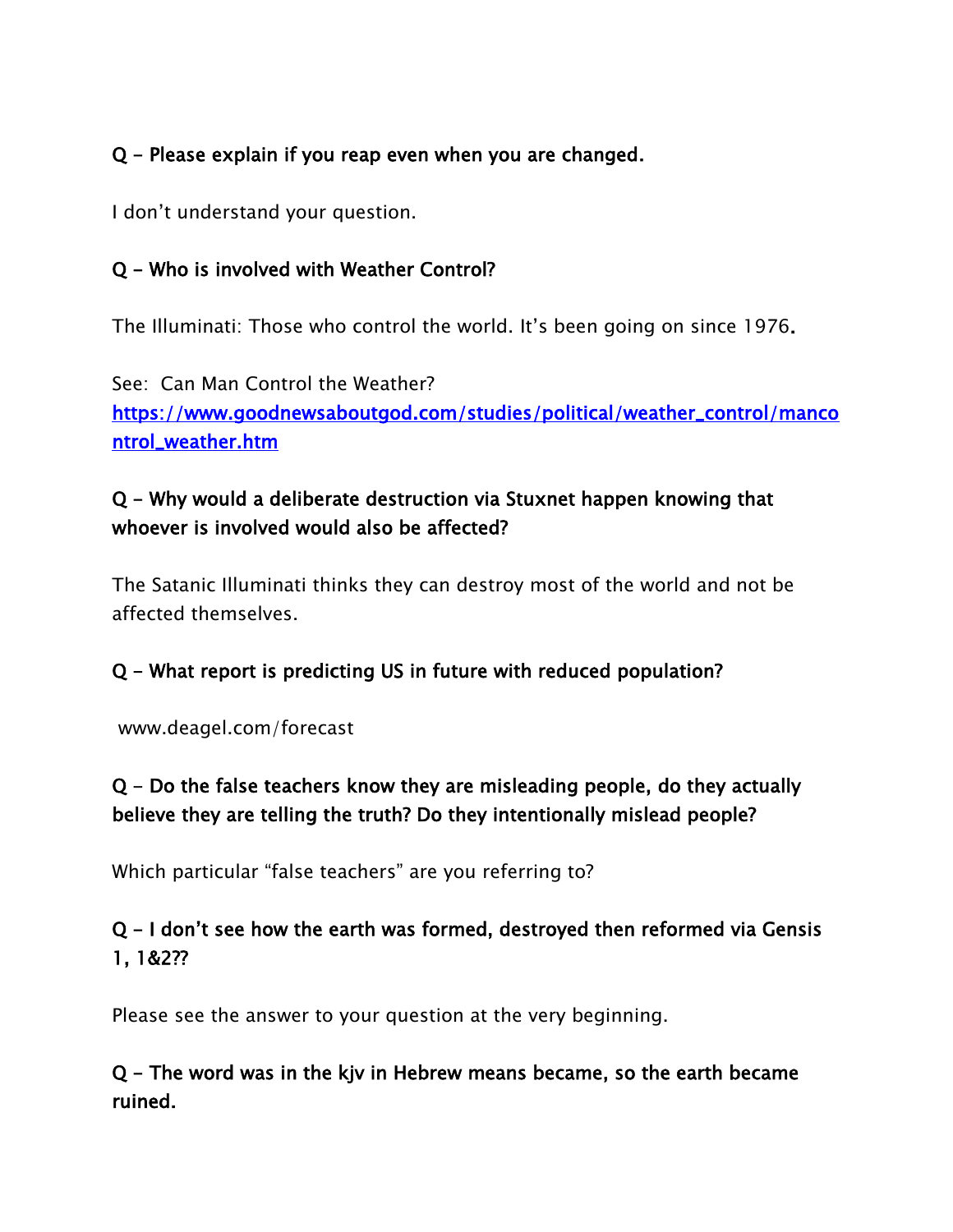Please see my answer at the very beginning (above.)

# Q - I'm confused Dr. Day. I apologize in advance if this sounds ignorant. Say someone in my family isn't saved. Say they die and are cremated, they stay dead for 1,000 years and then come back to reap what they sowed?

Are you suggesting God cannot re-create the person out of cremated remains? God created the entire world by "speaking it into existence."

## Q - www.deagel.com/forecast very disturbing. UK, Ireland, Germany, and US heaviest hit in population reduction. I think over 70%

You are correct.

### Q - Do you think Trump is the anti-Christ?

The anti-Christ is not a person – it is a system. The Rothschilds are at the top of that system.

# Q - Did Trump know exactly what he was signing? (Bill to kill Christians for worshiping Jesus.)

I would have no way of knowing whether he did or didn't.

## Q- where can we look up this bill signed in 1991? and the resent one Trump signed?

Now the Government Can Legally Kill Christians: [https://medium.com/@jay30mcr/now-the-government-can-legally-kill](https://medium.com/@jay30mcr/now-the-government-can-legally-kill-christians-ab72bef4a804)[christians-ab72bef4a804](https://medium.com/@jay30mcr/now-the-government-can-legally-kill-christians-ab72bef4a804) 

### Q - I had radiation for Breast cancer 20 years ago, can you rebuild that heart muscle?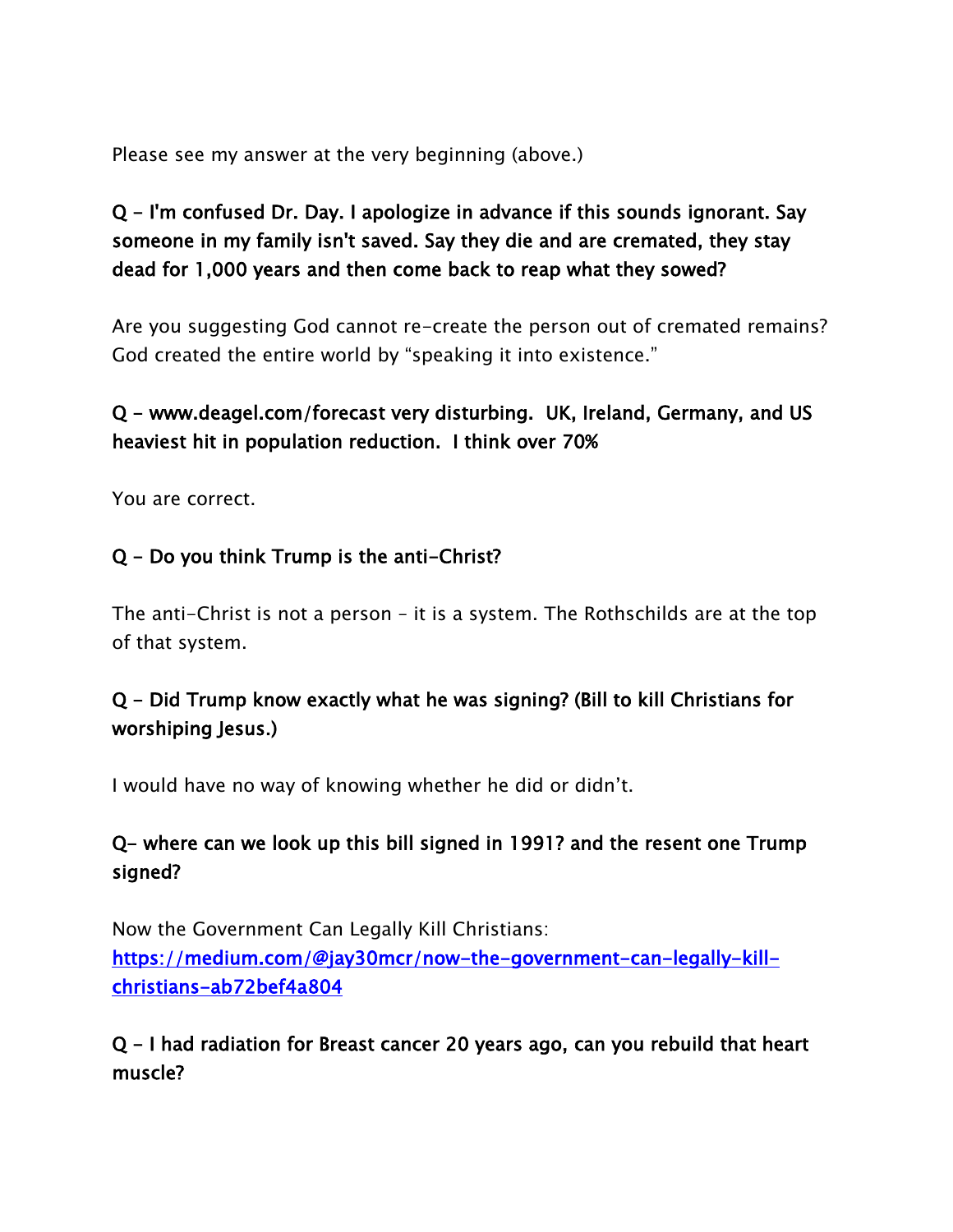You can certainly make improve it a lot by following God's Totally natural health plan with 100% commitment – by changing the way you live, think, act, eat, and handle stress, and living God's way.

### Q - Can someone share (again) on why not vote?

I didn't tell anyone else not to vote. You can vote if you like. I said that I haven't voted for over 30 years since I found out that the Rothschilds have always picked who will be President LONG BEFORE the election takes place. The election is just to make Americans THINK they have a "say" in their government.

# Q - why does Trump pretend to protect prayer and claims to be a Christian constantly?

I'm not aware that he constantly claims to be a Christian.

# Q - So all these famous prophet's that are saying God picked Trump and he's the chosen one. They're all false prophets?

Yes. There have been no prophets since the New Testament was written. That's what the Bible says (see following text).

[1On many past](https://biblehub.com/greek/3819.htm) [occasions](https://biblehub.com/greek/4181.htm) [and](https://biblehub.com/greek/2532.htm) [in many different ways,](https://biblehub.com/greek/4187.htm) [God](https://biblehub.com/greek/2316.htm) [spoke](https://biblehub.com/greek/2980.htm) [to](https://biblehub.com/greek/3588.htm)  [our](https://biblehub.com/greek/3588.htm) [fathers](https://biblehub.com/greek/3962.htm) [through](https://biblehub.com/greek/1722.htm) [the](https://biblehub.com/greek/3588.htm) [prophets.2](https://biblehub.com/greek/4396.htm)But in these last days He has spoken to us by His Son, whom He appointed heir of all things, and through whom He made the universe.… Hebrews 1:1

## Q - I wondered about prophets such as Kim Clement and Mark Taylor, Amanda Grace, Charlie Shamp, Tracy Cooke.

According to God's Word, they're FALSE Prophets.

## Q - Please clarify whether Dr. Day will speak to modern-day Israel and Biblical prophecy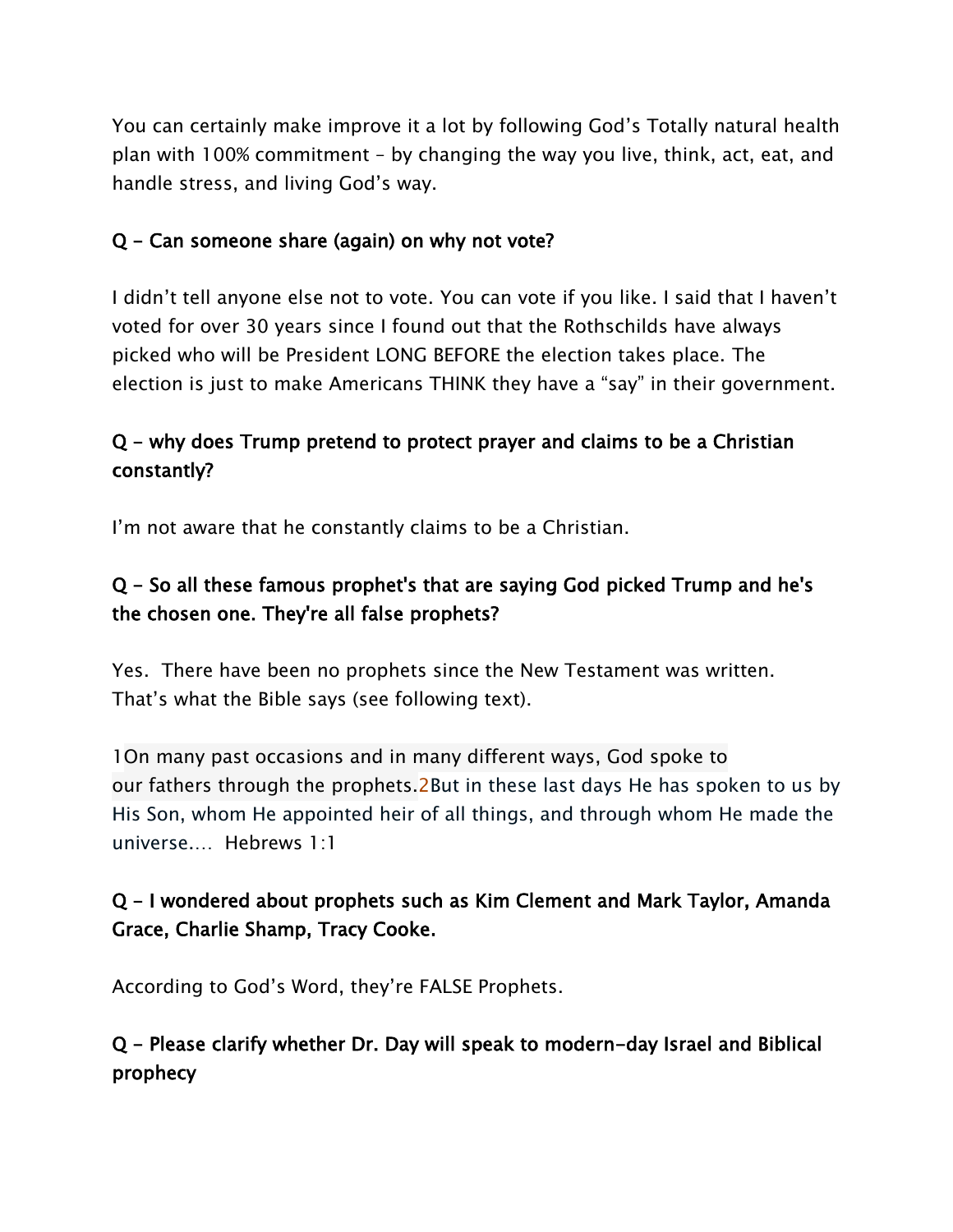I'm not sure what your question is, but Modern-day Israel is NOT a part of biblical prophecy except for the fact that the Jewish Illuminati run Israel and the Jewish Illuminati are the First Beast power of Revelation 13

### Q - Is the vaccine a "mark" since it carries nanoparticles and microchips?

The Vaccine is not the "mark" referred to in Revelation.

# Q- What about when people were living during the Ice Age, who had nothing for food and water except to melt ice for water, get fire from lightning strikes, eat fish and animals, because there was no plants? (I'm vegan too, so just asking.  $\sqrt{3}$ )

There was no "Ice Age." That's from the false theory of evolution.

### Q - What's the difference between a firmament and a water canopy?

They are the same substance, but in a different configuration.

## Q-If people will not suffer in Sheol, what about the sons Jesus said would not come to Heaven?

The word "sheol" means "grave" NOT "hell." And your text contains no book of the Bible – only chapter and verses. Without that, I can't answer your question.

#### Q- So, there's no "flat earth"?

There is no biblical evidence for a "flat earth."

#### Q - The angles that kill a 3rd of the earth, are they God's angles or satans?

God's. "ALL is of God." Romans 11:36

#### Q - Isn't Trump Christen?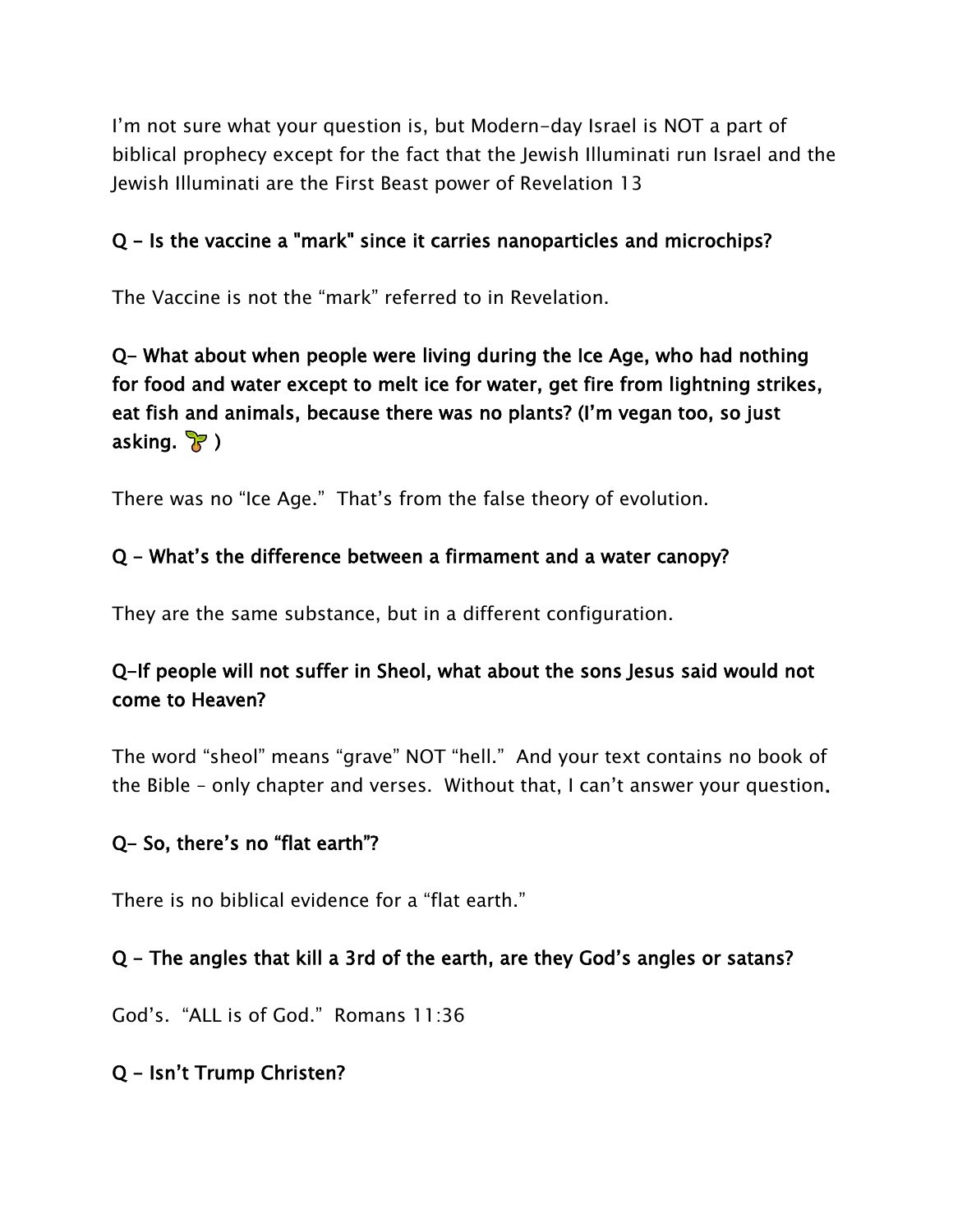I have found no evidence that he is.

## Q - Or is he a enemy?

I don't consider him an "enemy."

### Q - Also, was any president good? Abraham Lincoln, Kennedy...Trump?

Kennedy cared about America and Americans. That's why he was murdered.

### Q - What happened during those visitations? Did you pray to ward them away?

It's too long to explain here. We may have time to discuss that later on the program. Yes, I prayed – and they vanished.

### Q - Will we meet angles in Heaven?

Yes.

## Q - Will God hide Christens in there hideouts so satin can't find them?

At the time true Christians have to flee – Yes.

# Q - Don't Noahide law get signed every six months and have been signed by all presidents for years.

I have no evidence that they have been signed every six months – and what would be the point? I also have no evidence that any other president since Bush has signed them – up until Trump re-signing them.

### Q - Should we prep with food, water etc, for the end of times?

Please re-listen to the video. I discussed that.

## Q - Trump/Drumpf brought us 5G,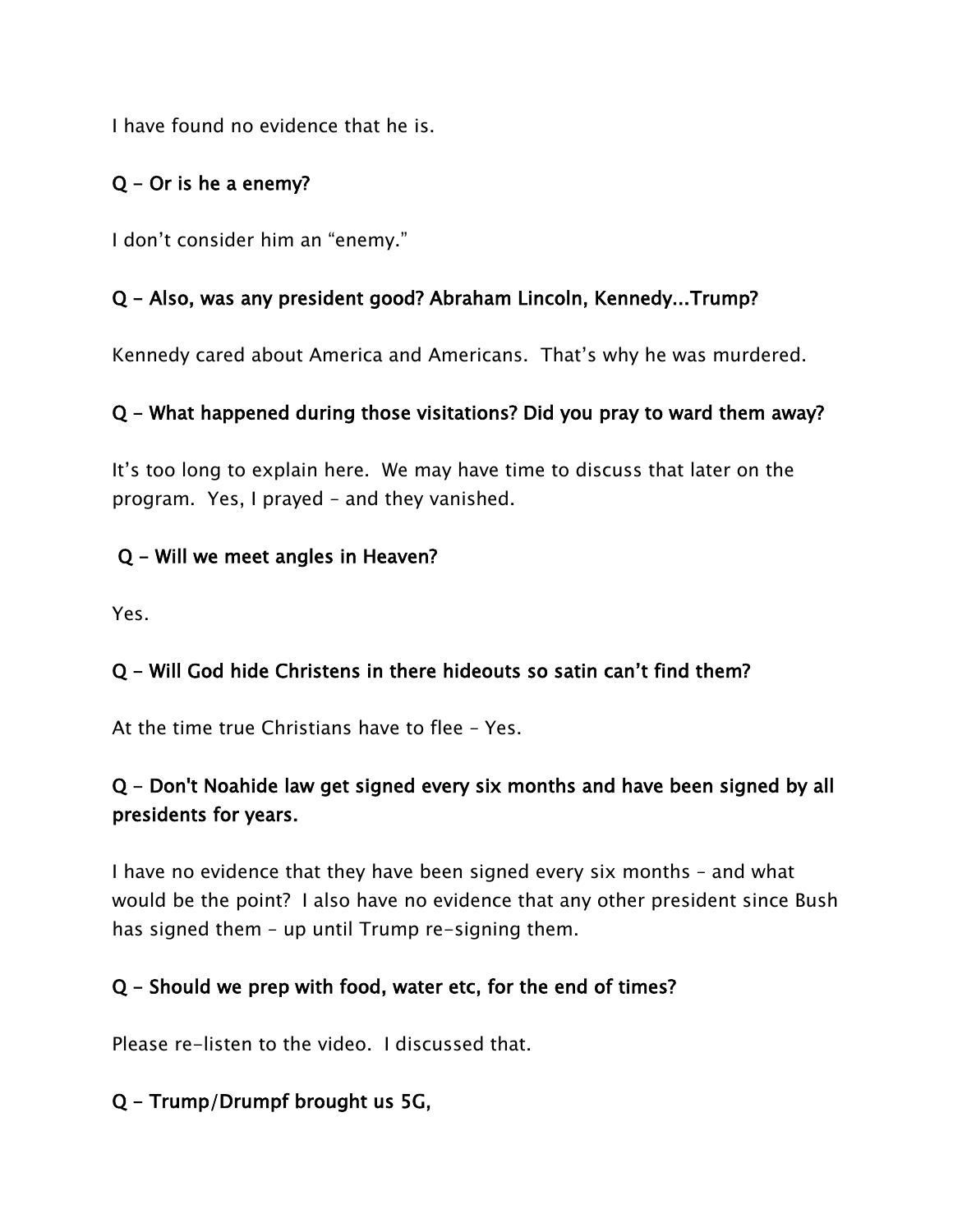Trump is not responsible for 5G. DARPA developed it which is part of the beast system

# Q - Describe please- "prep" How long should we prep with Food. A year? Purchase survival food if you can, and stock up with canned food, dried potatoes, beans and rice

Please view the video again. I discussed that during our session.

### Q - Wasn't the 2016 election a surprise to the NWO?

No.

### Q - Are they all false prophets?

See answer to that question above.

## Q - How do we obtain forgiveness for all our past sins and get rid of all the guilt for all the past? I pray and repent and still struggle.

Through studying the Bible diligently, and daily, and in an organized fashion, and praying to God on your knees every day. It doesn't happen instantly; it happens when you get to know Jesus Christ better than you know any human being on earth.

# Q - If we are granted forgiveness how does reaping what we have sown fit in with that?

If your 16 year old son gets drunk (illegally of course) and takes the family car without permission, and crashes it causing it to be "totaled" – is everything O.K. if he just says, "Sorry" or do you think he needs some consequences for his act – so he'll learn NOT to do it again?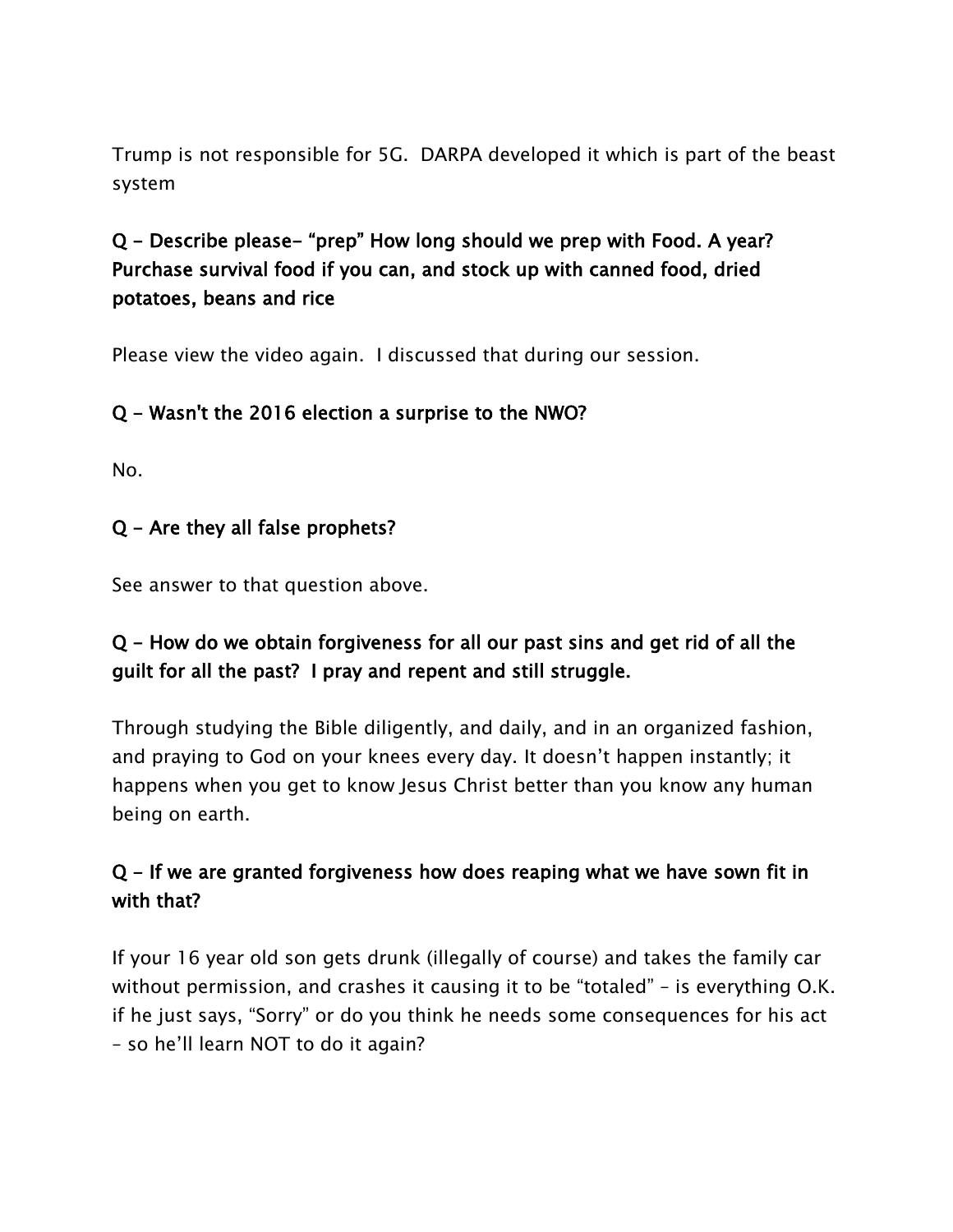## Q - Where do you see the Earth being created then destroyed by Satan, then Recreared by God in Genisis 1?

Again, that is answered at the very beginning of these questions.

Q - Did you say in an earlier class that there is no such thing as the trinity? and I thought you said there is no Holy Spirit? I could have misheard, but if you did say that, how do you explain all of the verses referring to it?

The Holy Spirit

## Is the Holy Spirit a Being  $-$  a Personality  $-$ Separate from the Father and the Son?

All creeds that accept the doctrine of the trinity, believe the Holy Ghost (Holy Spirit) is a person, equal in substance, power, eternity, and glory with the Father and the Son. Thus they claim three persons in the trinity, each one equal with both the others.

Since the 4th century, in both Eastern and Western Christianity, this doctrine has been stated as "one God in three persons," all three of whom, as distinct and co-eternal persons are of one indivisible Divine essence. The majority of Christians are Trinitarians, and regard belief in the Trinity as a test of orthodoxy. In fact, Christians who do not believe in the Trinity are often labeled, by the hierarchy of Christendom, as belonging to a "Cult."

It is interesting to note that when Jesus was on earth, He refused to set up a "church hierarchy" even though the disciples often asked Him to do so. For example, James and John asked Jesus,

"Grant unto us that we may sit, one on thy right hand, and the other on thy left hand, in thy glory." (Mark 10:37)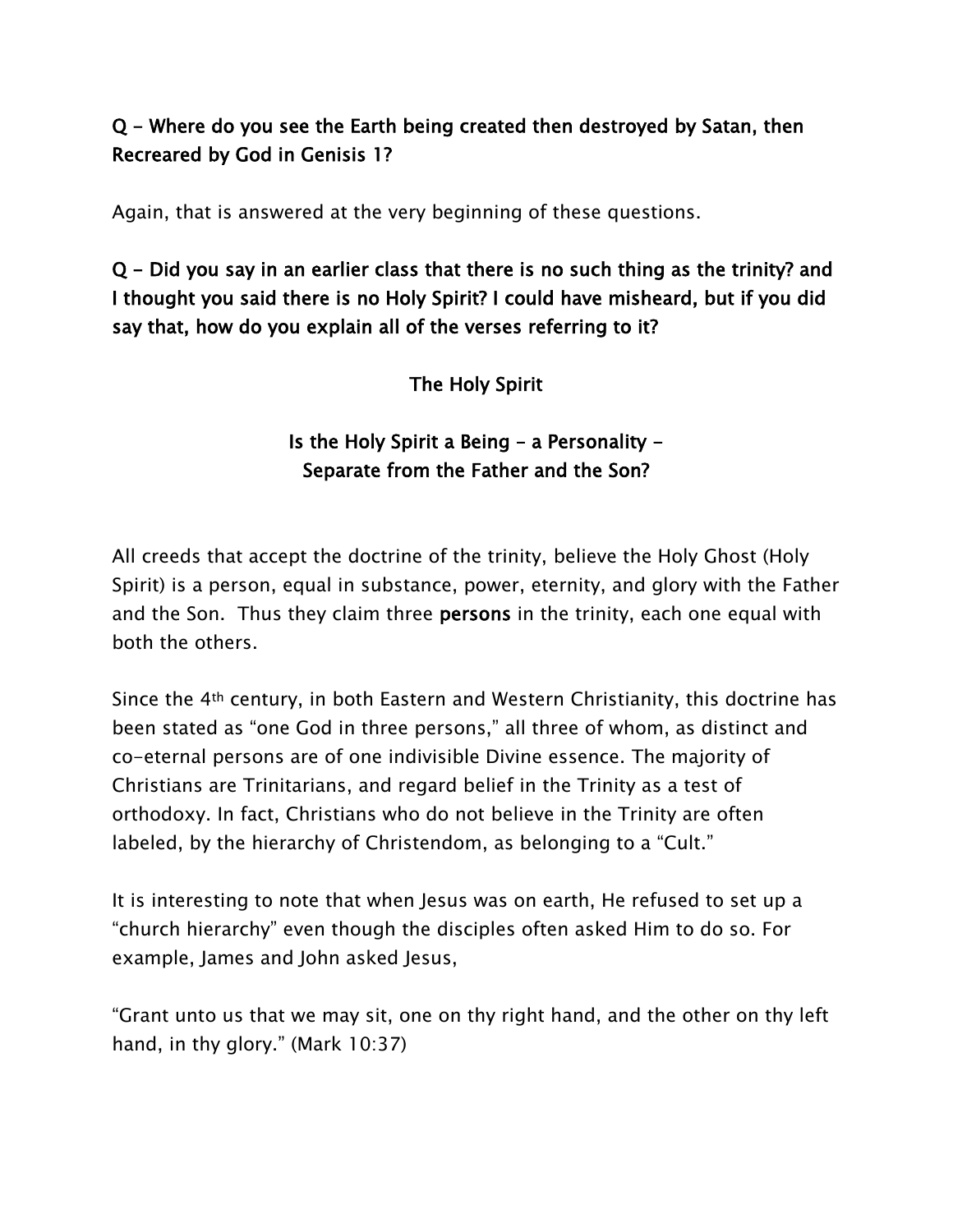But Jesus resisted at every turn His followers' efforts to set up an "Organized Church." Jesus said, "You are ALL brethren," meaning, you are ALL equal – no one is greater than another. Jesus said to His disciples – His followers – the true Christians:

"You know that the Unbelievers ("nations" – - mistranslated "Gentiles" - those who worship pagan gods) lord it over each other. . . but it shall NOT be so among you (Christians - believers).

"Whosoever will be great among you, let him be your servant." Matt 20:25-27

God repeatedly said, "I just want to be your God, and you be My people." God wanted NO Organized Church – no hierarchy with man ruling man, because Jesus knew that "man" would become the head of the "Organized Church," replacing God, and "man" would lead the members AWAY from God, just as the Israelites constantly wandered away from God. (For more information, see "The Organized Church" at www.goodnewsaboutgod.com)

So "man" set up the Organized Church and made the rules concerning who are the ones "in" and who are the ones "out." The "Christian" Church embraced the doctrine of the "Trinity" so fully, a doctrine that will be shown in this study to be clearly pagan in its origin, that they proclaimed that all who do not believe in the Trinity are heretics and are labeled as belonging to a "Cult."

### What are the Greek and Hebrew words for "Spirit"?

In the Hebrew Scriptures, the word most frequently used for "spirit" is ru'ach, #7307 in Strong's Concordance, which means "breath or wind." In the Greek Scriptures, the word is *pneuma*, #4151 in Strong's Concordance, which also means "breath, wind or a current of air."

Do the words "breath" or "wind" indicate that the Holy Spirit is a "Person" as is commonly taught in the Christian Church?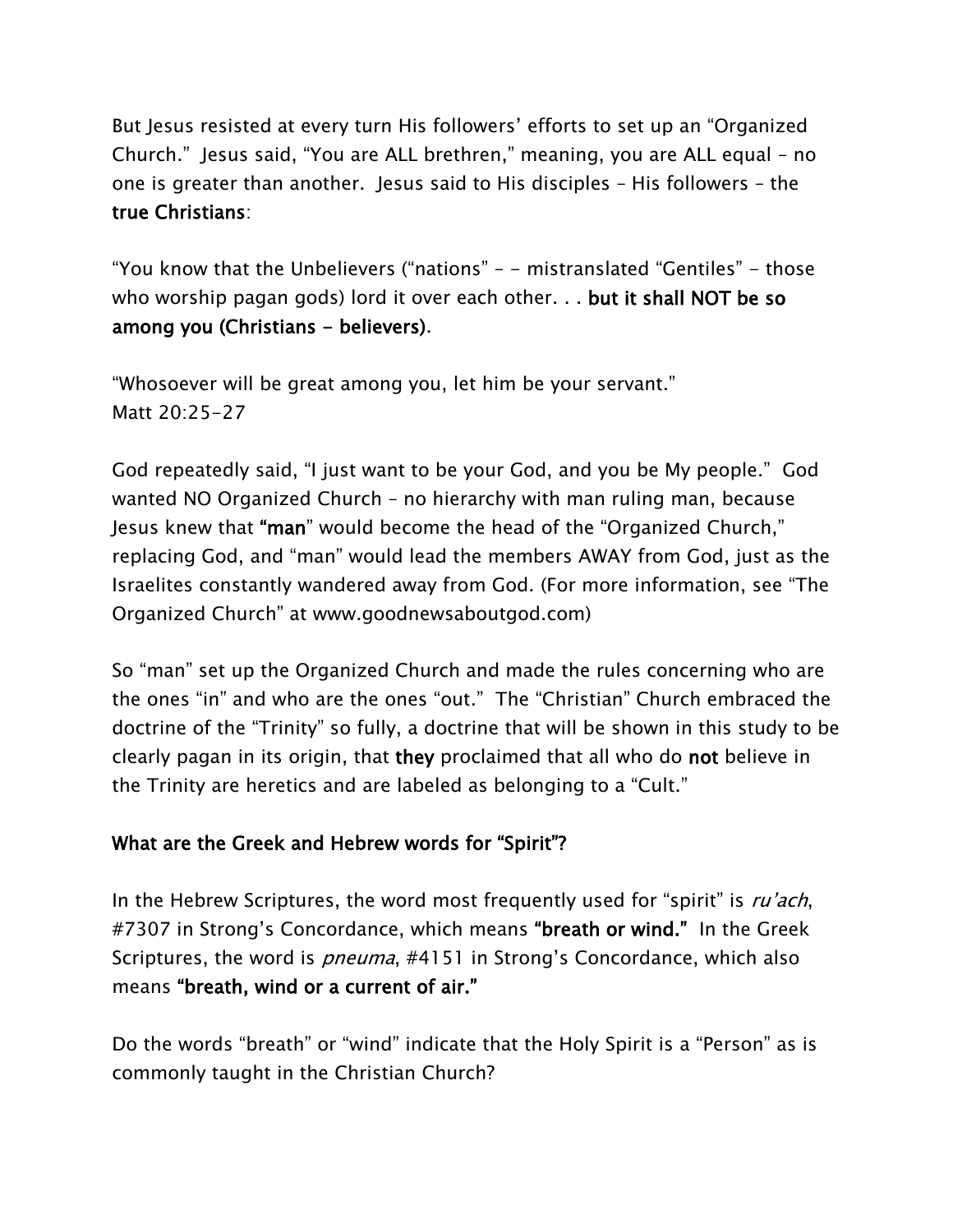Do these words mean that the "Holy Spirit is the "Third Person" of the Trinity?

## What is the Proof that the "Holy Spirit" is an actual Being - a Person?

Theologians make the following claims:

- 1. They claim that the "Holy Spirit" must be a "Person" because the Bible "Personifies" the Holy Spirit, meaning that the Bible attributes human-like Personality characteristics to it. Therefore, the theologians conclude, the "Holy Spirit" must be a Person.
- 2. They claim that because Jesus referred to the "Holy Spirit" as "He" or "Him," that is sufficient proof that the "Holy Spirit" is a Person.
- 3. They claim that because the "Holy Spirit" is mentioned several times along with the Father and the Son (as in "Father, Son and Holy Spirit) that the "Holy Spirit" must be a Person, because the other two are known to be "Persons."

### Let's examine these three claims.

### First Claim

It is claimed that the "Holy Spirit must be a "Person" because the Bible "Personifies" it, meaning the Bible attributes human-like Personality characteristics to the "Holy Spirit."

The following texts are given as support for this premise of "Personification."

1. The Holy Spirit convicts of sin.

"And when He is come, He will convict the world of sin, and of righteousness, and of judgment." John 16:8

2. The Holy Spirit can be grieved.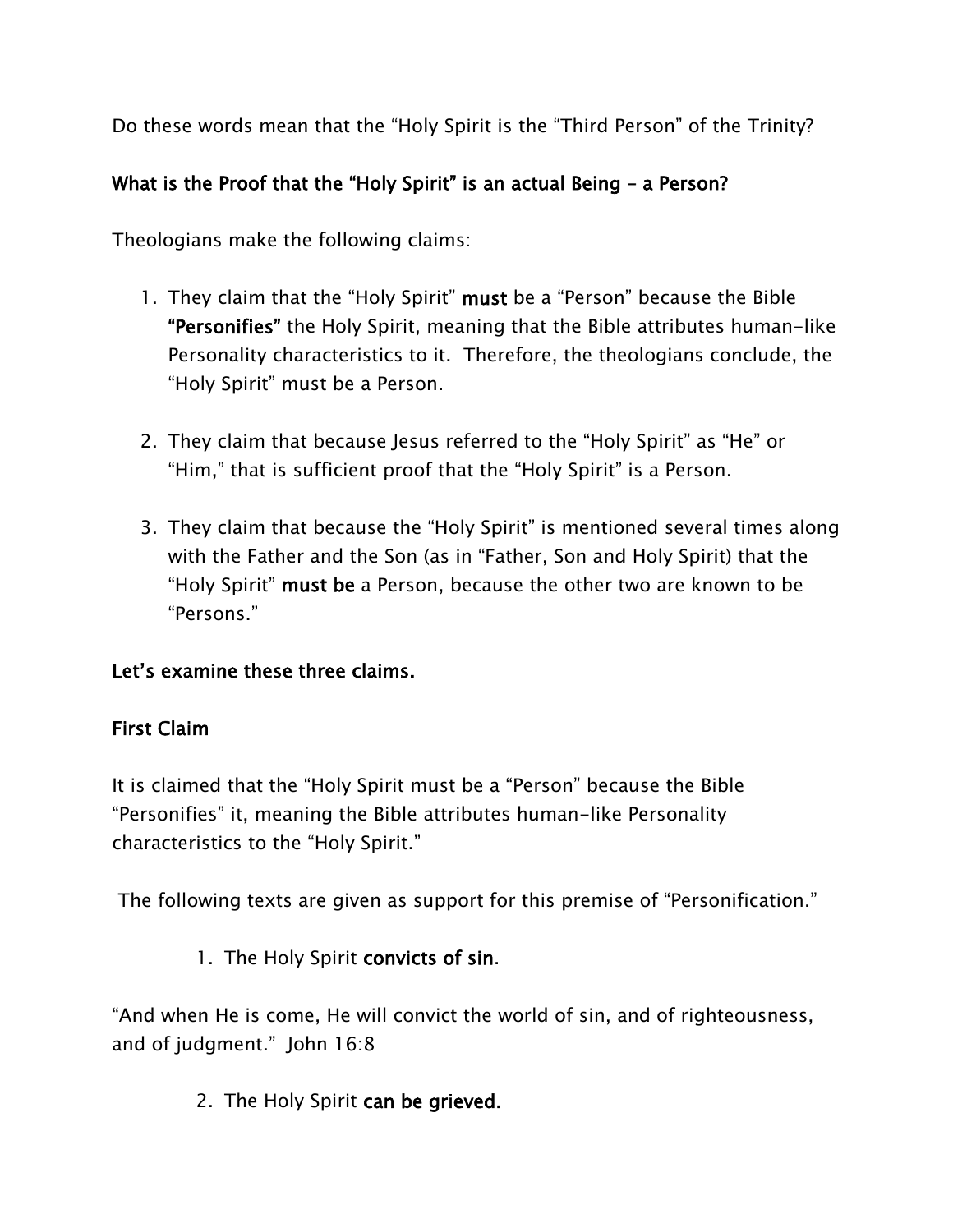"And grieve not the Holy Spirit of God, whereby ye are sealed unto the day of redemption." Ephesians 4:30

### 3. The Holy Spirit intercedes for us.

". . . but the Spirit itself makes intercession for us with groanings that cannot be uttered." Romans 8:26

#### 4. The Holy Spirit has a mind.

"And He that searches the hearts knows what is in the mind of the Spirit, because He makes intercession for the saints according to the will of God." Romans 8:27

#### 5. The Holy Spirit participated with the Father and Son in creation

"And the earth was without form and void (more properly translated – The earth was chaos and an abyss), and darkness was upon the face of the deep. And the Spirit of God was hovering over the face of the waters." Genesis 1:2

#### 6. The Holy Spirit guides us into all truth.

"Howbeit when He, the Spirit of truth, is come, He will guide you into all truth; for He shall not speak on His own authority; but whatsoever He shall hear, that shall He speak: and He will show you things to come." John 16:13

#### 7. The Holy Spirit is God's teacher.

"But the Comforter, which is the Holy Ghost, whom the Father will send in My name, He shall teach you all things, and bring all things to your remembrance, whatsoever I have said unto you." John 14:26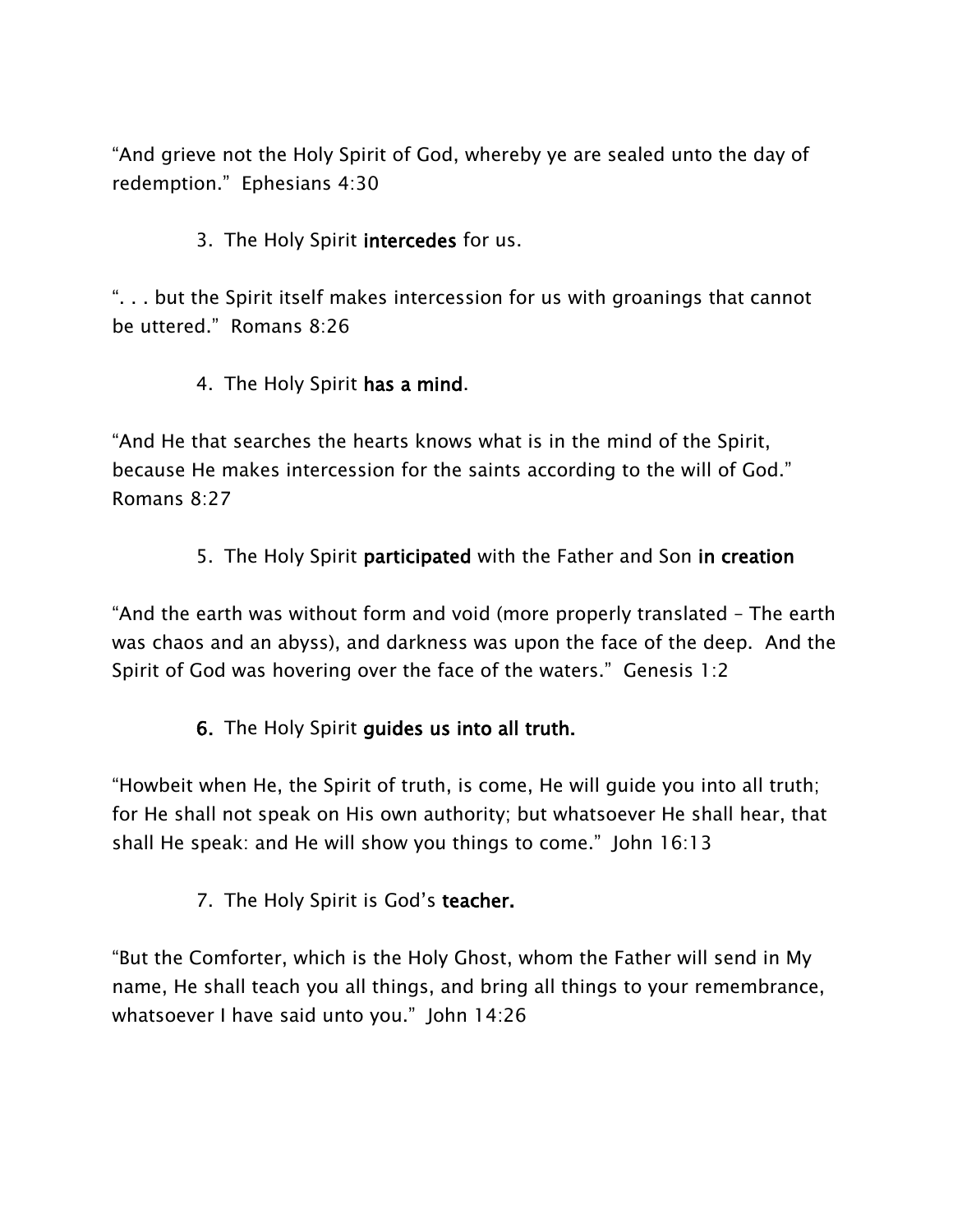It is claimed that the "Holy Spirit" must be a Person because only a Person could do these things: convict us of sin, be grieved by us, intercede for us, have a mind, guide us into truth, etc.

But the Following Questions must be asked and answered:

- 1. Just because the "Holy Spirit" has Personality characteristics attributed to it (It is Personified), is that sufficient proof that the "Holy Spirit" is, indeed, a Person?
- 2. Are there other texts in the Bible in which inanimate (non-living) things or concepts are Personified, meaning that human-like personality characteristics are attributed to them?

### Evidence AGAINST the First Claim

The following texts reveal a number of examples, in the Bible, of Personification of both 1) concepts, and 2) inanimate (non-living) things

In the Scriptures it is not unusual for a non-living thing or a concept, to be personified – to have human-like characteristics attributed to it.

> 1. "Wisdom" (a concept) is said to "have children." "Wisdom" is Personified, but "wisdom" is not a person.

"But wisdom is justified of all her children." Luke 7:25

2. "Sin" and "death" (concepts) are personified and called kings who "reign." But "sin" and "death" are not persons.

"Nevertheless death reigned from Adam to Moses. . ."

"That as sin hath reigned unto death, even so might grace reign through righteousness unto eternal life by Jesus Christ our Lord." Romans 5:14, 21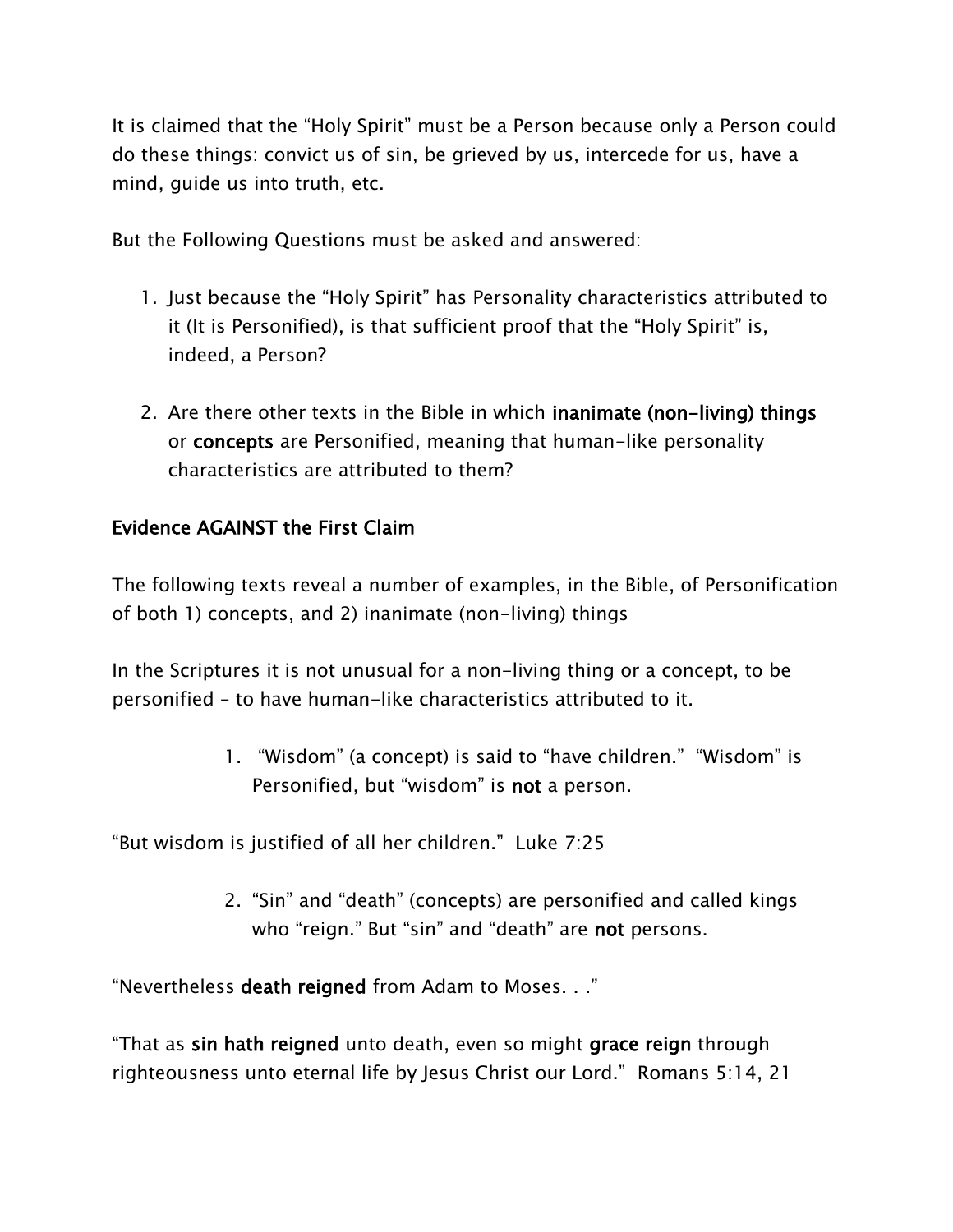3. "Sin" is personified as a wicked spirit. But "sin" is not a person.

"Sin is a demon crouching at the door." Genesis 4:7 The New English Bible

4. Not only the spirit but also "the water, and the blood" are said to be "witnesses." They are personified, but they are **not** persons.

"And there are three that bear witness in earth, the spirit, and the water, and the blood; and these three agree as one." 1 John 5:8

> 5. Abel's "blood" on the ground (a non-living thing) is personified, but it is not a person.

"And God said (to Cain) 'What have you done (to your brother Abel)? The voice of your brother's blood cries unto Me from the ground." Genesis 4:10

# Additional "Personifications" that contradict the premise that the "Holy Spirit" is a Person

The "Holy Spirit" is spoken of as being "poured out." It is impossible to "pour out" a "person."

And it shall come to pass in the last days, saith God, I will **pour out of my Spirit** upon all flesh: and your sons and your daughters shall prophesy, and your young men shall see visions, and your old men shall dream dreams. . . Acts 2:17

The Holy Spirit is spoken of as being "truth" – a concept – not a being.

"But when the Comforter is come, whom I will send unto you from the Father, even the Spirit of truth. . . John 15:27

"And it is the Spirit that bears witness, because the Spirit is truth." 1 John 5:6,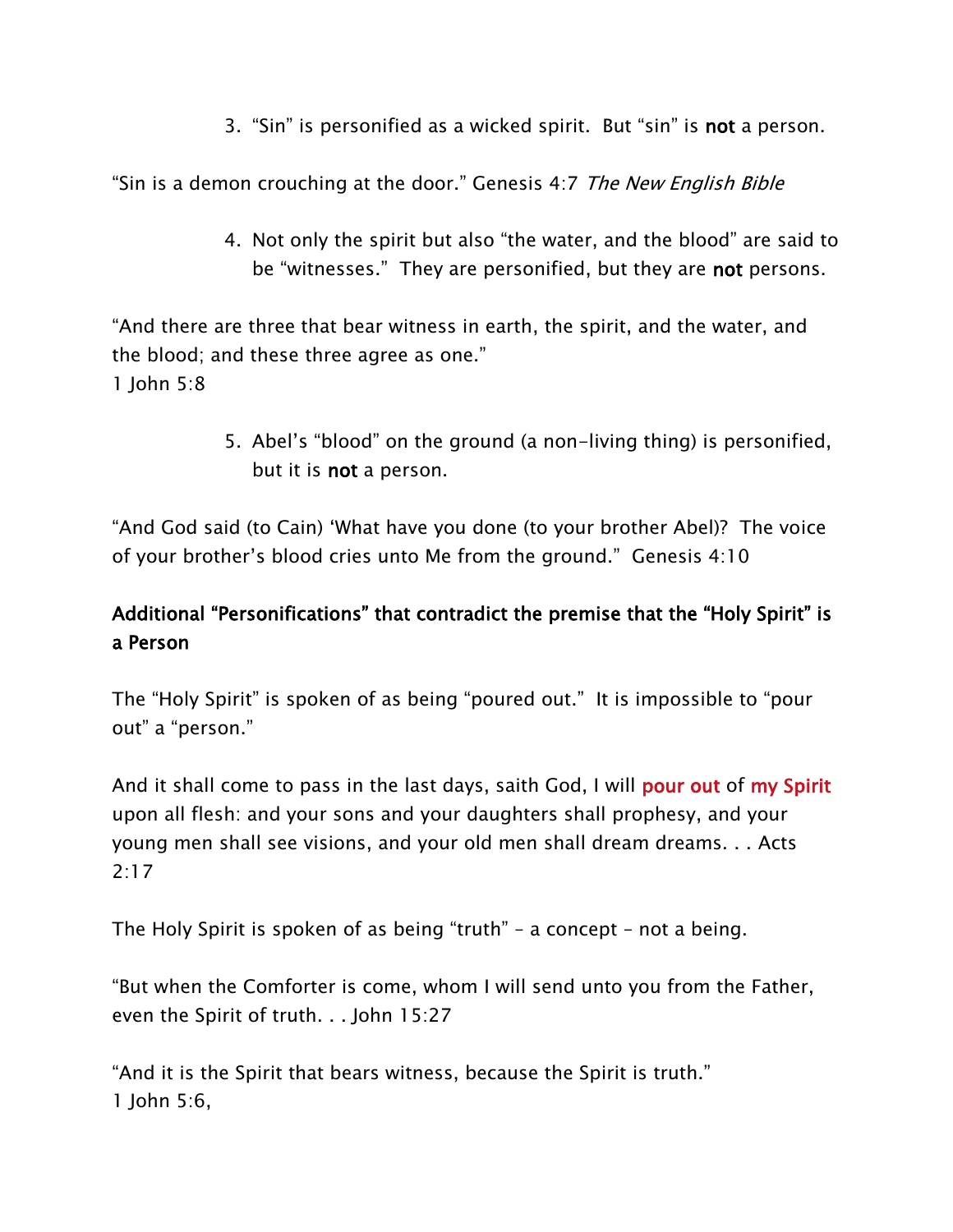Walk in the Spirit. It is impossible to "walk in" another Person.

"Walk in the Spirit, and ye shall not fulfill the lust of the flesh." Galatians 5:16

Conclusion: The Bible personifies many non-living things and concepts, such as wisdom, sin, death, water, and blood, so the texts given at the beginning of this section are not enough, by themselves, to prove that the Holy Spirit is a "being – a person."

#### Second Claim

## Jesus referred to the Holy Spirit as "He" and "Him." Is that sufficient proof that the "Holy Spirit" is actually a Person?

In the following texts, Jesus refers to the "Holy Spirit" by masculine pronouns - He and Him:

1. "And I will pray the Father, and He shall give you another Comforter (Helper – Paraclete) that He may abide with you for ever (for the eons). John 14:16

2. "But the Comforter, which is the Holy Ghost, whom the Father will send in My name, He shall teach you all things, and bring all things to your remembrance, whatsoever I have said unto you." John 14:26

3. "But the Comforter (Helper), which is the Holy Ghost, whom the Father will send in My name, He shall teach you all things and bring all things to your remembrance, whatsoever I have said unto you." John 14:26

4. "Nevertheless I tell you the truth: It is advantageous for you that I go away; for if I go not away, the **Comforter** will not come unto you; but if I depart, I will send Him unto you.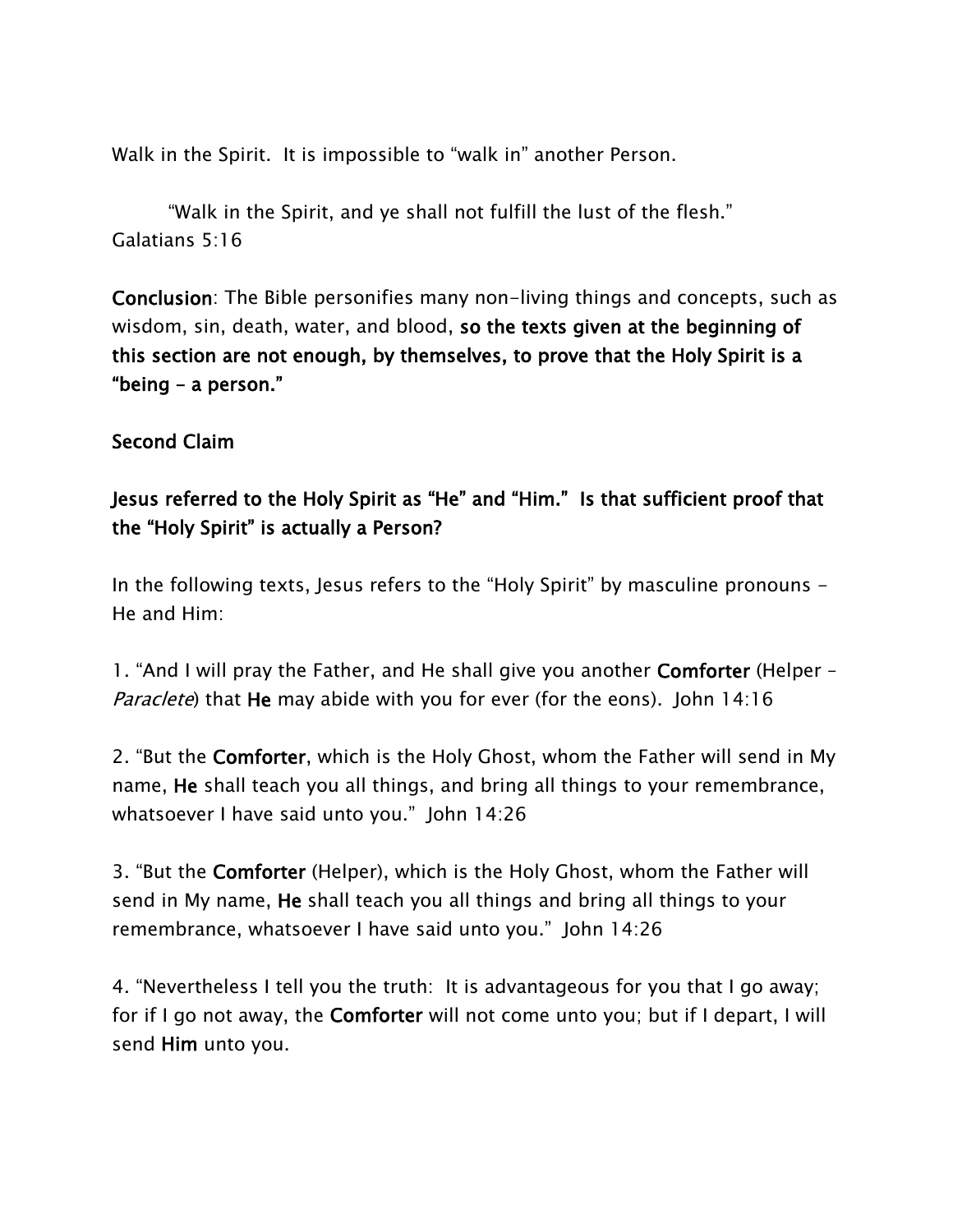And when He is come, He will convict the world of sin, and of righteousness, and of judgment. John 16:7,8

#### Evidence AGAINST the Second Claim

#### The Greek word Parakletos

In these four passages (above) in the New Testament, Jesus spoke of the Holy Spirit as a "helper" or "Comforter" and Jesus said, " He, the Comforter, would teach, guide, and speak. (John 14:16,26; 16:13) The Greek word Jesus used for Helper (*parakletos - #3875* in Strong's Concordance) is in the masculine gender. It is grammatically a "masculine" noun in the Greek language.

So when Jesus referred to the "Helper" or "Comforter," He used masculine personal pronouns. Jesus referred to the "Comforter" as "He" because that was grammatically correct.

#### The Greek word Pneuma

On the other hand, the Greek word for "Spirit" most commonly used in the Bible– *pneuma* (#4151 in Strong's Concordance) is defined as **breath** – wind – or, a current of air. It is used well over 100 times in the Bible, and its gender is neuter. Therefore, when this word is used, the proper pronoun to employ is the neuter pronoun, "it" - NOT "He."

These same grammatical rules apply in Spanish. The Spanish word for "house" is *casa*. This is a feminine noun in Spanish, so the feminine adjective " $\alpha$ " is used – *la casa*. This does NOT mean that the house is actually a person – a woman. It only means that using the feminine adjective " $\lambda a$ " for "house" – casa – is appropriate grammar in Spanish. A "house" may be referred to as "she" or "her" because it is in the feminine gender, but that does not mean that the house is a "woman" – a "person."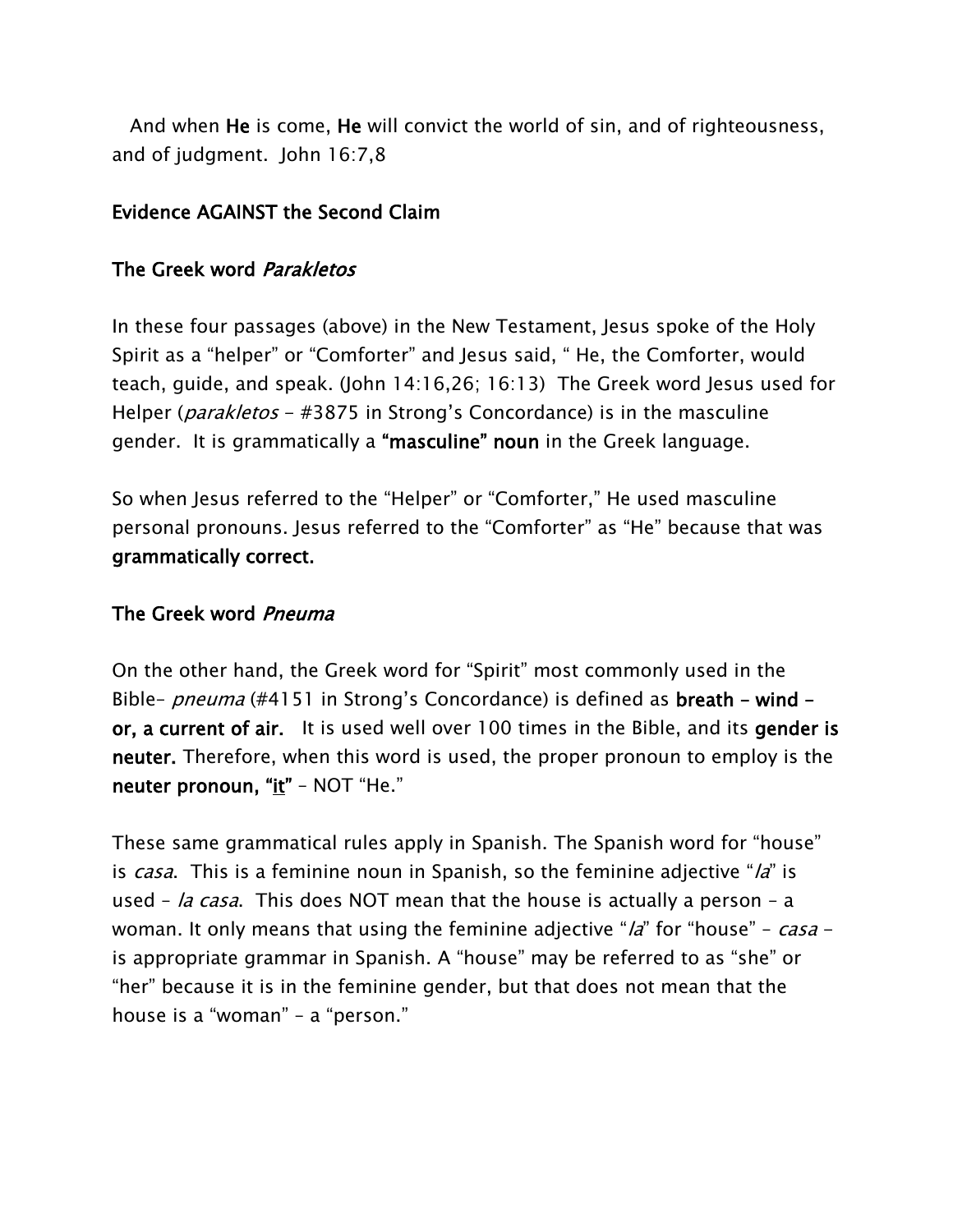In English, this same concept is frequently used. A ship or a city may be "Personified" and referred to as "she" or "her." But that does not mean that either the ship or the city is actually a person!

#### These Greek Rules of Grammar are Rarely Revealed by Theologians

Most Trinitarian translators hide this fact that when the Bible uses masculine personal pronouns in connection with *parakletos* - "helper," it is **conforming to** rules of grammar, not expressing a doctrine.

Conclusion: When the pronoun "He" is used to refer to the Comforter – the "Holy Spirit," it is conforming to rules of grammar, not expressing a doctrine.

#### Third Claim

In several texts, the Holy Spirit is spoken of in the same way, and in the same phrase, as God and Jesus – such as, "Father, Son and Holy Spirit (or Holy Ghost). Is that sufficient proof that the "Holy Spirit" is a Person?

"Go ye therefore, and teach all nations, baptizing them in the name of the Father, and of the Son, and of the Holy Ghost." Matthew 28:19

"The grace of the Lord Jesus Christ, and the love of God, and the fellowship of the Holy Ghost, be with you all. Amen." 2 Corinthians 13:14

#### Evidence AGAINST the Third Claim

### The "Holy Spirit" is also spoken of in the same way, and in the same phrase, as water and blood.

The "Holy Spirit" is spoken of in the same way as "the water, and the blood" in 1 John 5:6-8. They are all said to be "witnesses." But water and blood are obviously not persons, and neither is the holy spirit a person.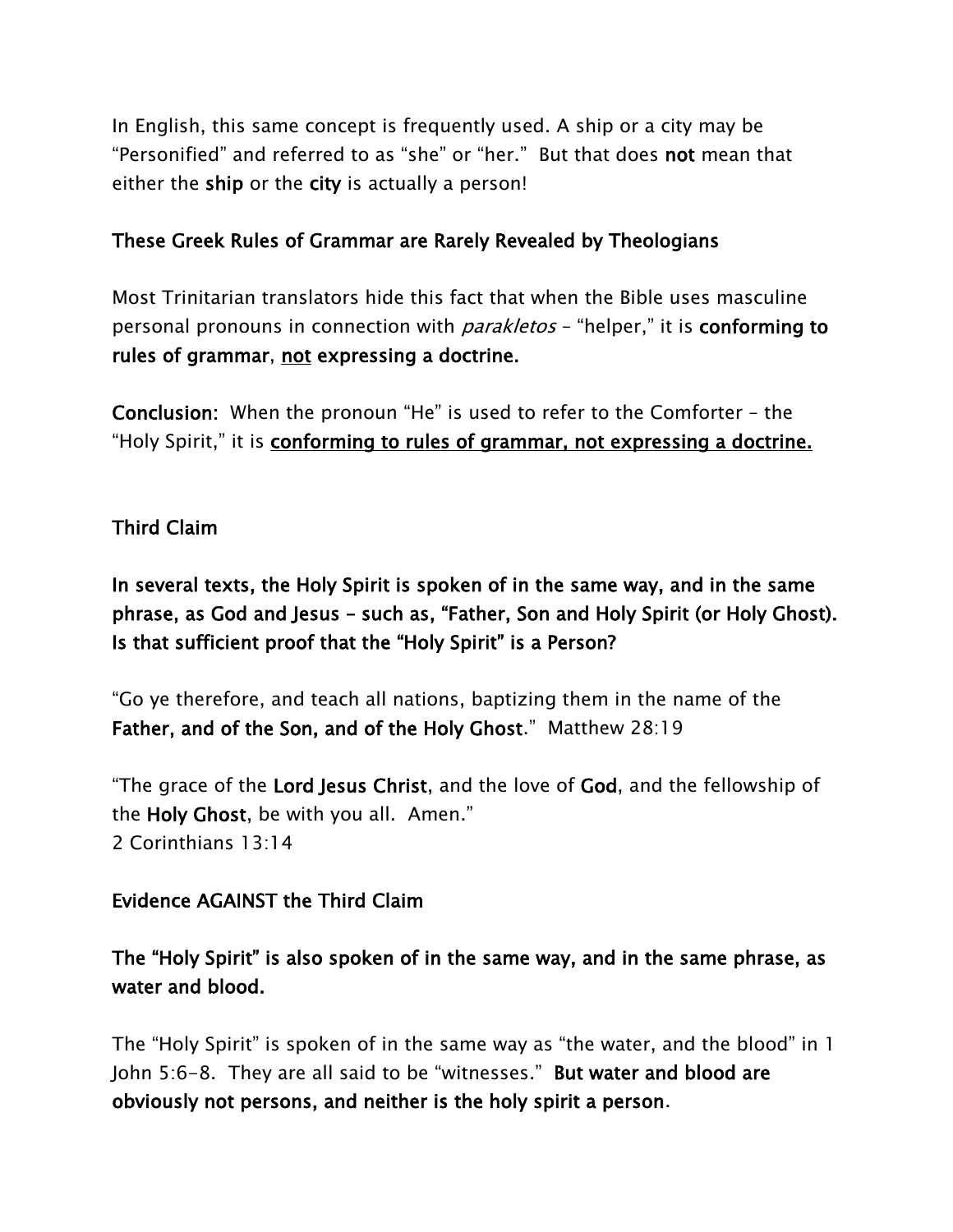"And there are three that bear witness in earth, the spirit, and the water, and the blood. . ." 1 John 5:8

In harmony with this is the Bible's general usage of "holy spirit" in an impersonal way, such as paralleling it with water and fire. (Matthew 3:11; Mark 1:8)

"I indeed baptize you with water. . . but He that cometh after me. . . shall baptize you with the holy ghost and with fire: Matthew 3:11

People are urged to become filled with the holy spirit instead of with wine.

"And be not drunk with wine, wherein is dissipation, but be filled with the spirit. Ephesians 5:18

They are spoken of as being filled with holy spirit in the same way they are filled with such qualities as wisdom, faith, and joy.

"Wherefore brethren, seek ye out among you seven men of honest report, full of the Holy Ghost and wisdom. . ."Acts 6:3

"For he was a good man, and full of the Holy Ghost and of faith. . ." Acts11;24

"And the disciples were filled with joy, and with the Holy Ghost." Acts 13:52

And in 2 Corinthians, holy spirit is included among a number of qualities:

"By pureness, by knowledge, by longsuffering, by kindness, by the Holy Ghost, by love without hypocrisy. . ." 2 Corinthians 6:6

Such expressions would not be so common if the holy spirit were actually a person.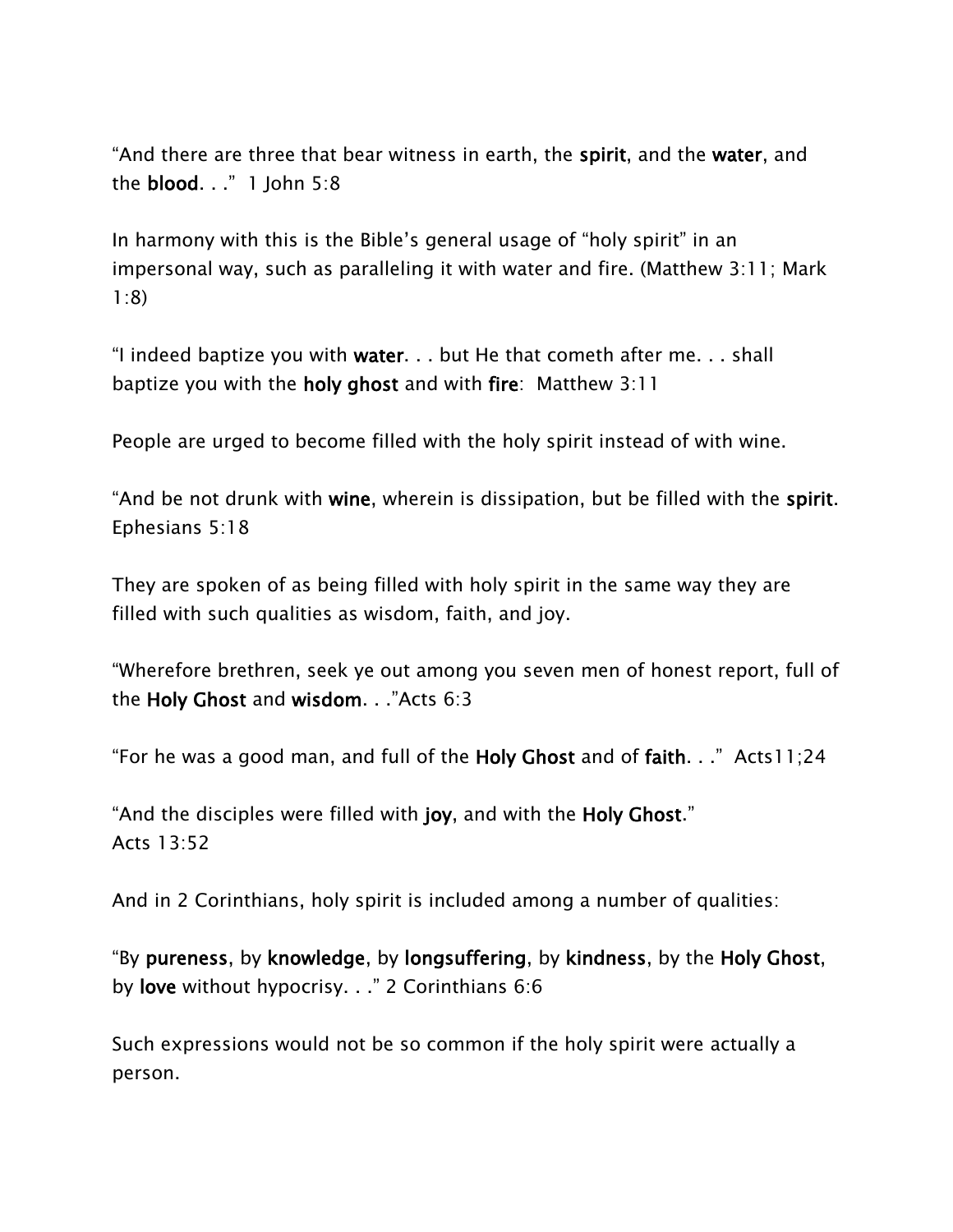Conclusion: The "Holy Spirit" cannot be assumed to be a Person, just because it is mentioned along with God, the Father, and Jesus, the Son, because the "holy spirit" is also mentioned along with inanimate objects, such as water, blood and wine, as well as concepts such as joy, kindness and knowledge.

Then, too, while some Bible texts say that the spirit speaks, other texts show that this was actually done through humans or angels. For example:

"And when they agreed not among themselves, they departed, after that Paul had spoken one word. Well spake the Holy Ghost by Isaiah the prophet unto our fathers." Acts 28:25

The action of the spirit in such instances can be compared to that of radio waves transmitting messages from one person to another far away.

#### The "Name" of the "Holy Spirit"

In Matthew 28:19 reference is made to "the name . . . of the holy spirit." But the word "name" does not always mean a personal name, either in Greek or in English. When we say "in the name of the law," we are not referring to a person. We mean that which the law stands for, its authority. Robertson's *Word Pictures* in the New Testament says: "The use of name (*onoma*) here is a common one in the Septuagint (the ancient Greek translation of the Old Testament) and the papyri, for power or authority." So baptism 'in the name of the holy spirit' recognizes the authority of the spirit (breath) that it is from God and functions by divine will.

### Is Jesus the "Son of the Holy Spirit" or the "Son of God"?

Matthew 1:18 tells us:

"Now the birth of Jesus Christ was on this wise: When as his mother **Mary** was espoused to Joseph, before they came together, she was found with child of the Holy Ghost."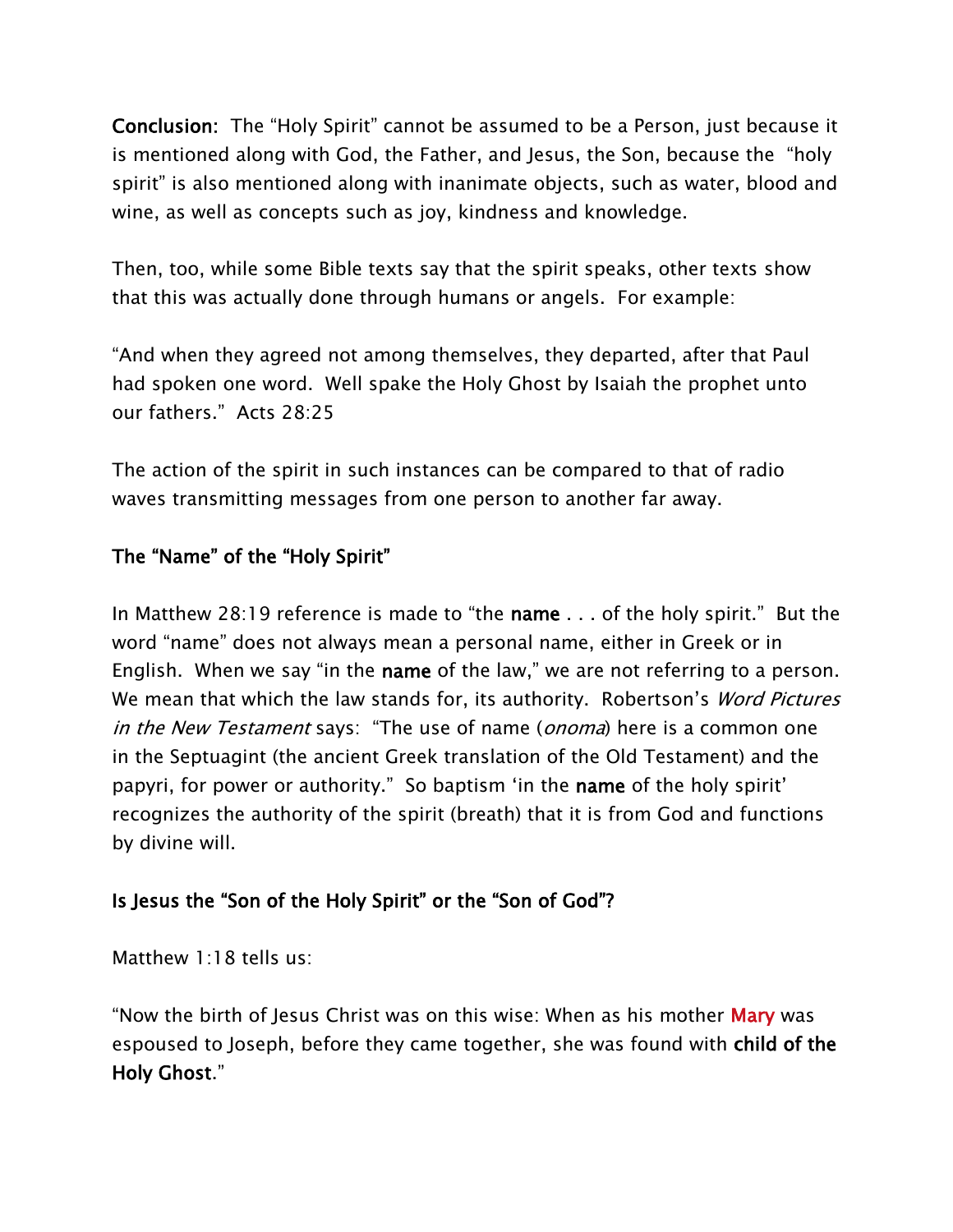If the "Holy Ghost" or "Holy Spirit" is truly a Person – separate and distinct from God the Father, then Jesus should be called the "Son of Holy Spirit" in the Bible, but He never is. He is referred to as the "Son of God."

#### The History of the "Church" Doctrine that the Holy Spirit is a Person

Neither the Jews nor the early Christians viewed the holy spirit as part of a Trinity. That teaching came centuries later. The Catholic Dictionary admits that "The third Person ("holy spirit") was asserted at a Council of Alexandria in 362. . . and finally by the Council of Constantinople of 381" – some three and a half centuries after God's spirit ("Holy Spirit" – more accurately translated as Breath of Holiness) filled the disciples at Pentecost!

CONCLUSION: No, the holy spirit is not a person and it is not part of a Trinity. The holy spirit is more accurately translated God's Breath of Holiness, and is simply God's divine power that works in us to change us into His image.

### Should we add many other "Spirits" to the "Trinity"?

The Bible speaks of many different kinds of "spirits" but it does not suggest that these "spirits" are persons, or that we should add them to the supposed "trinity."

The "spirit" of jealousy

"And the spirit of jealousy come upon him, and he be jealous of his wife and she be defiled; or if the spirit of jealousy come upon him, and he be jealous of his wife, and she be not defiled. . ." Numbers 5:14

The "spirit" of anger

"Be not hasty in thy spirit to be angry; for anger resteth in the bosom of fools." Ecclesiastes 7:9

The "spirit of infirmity"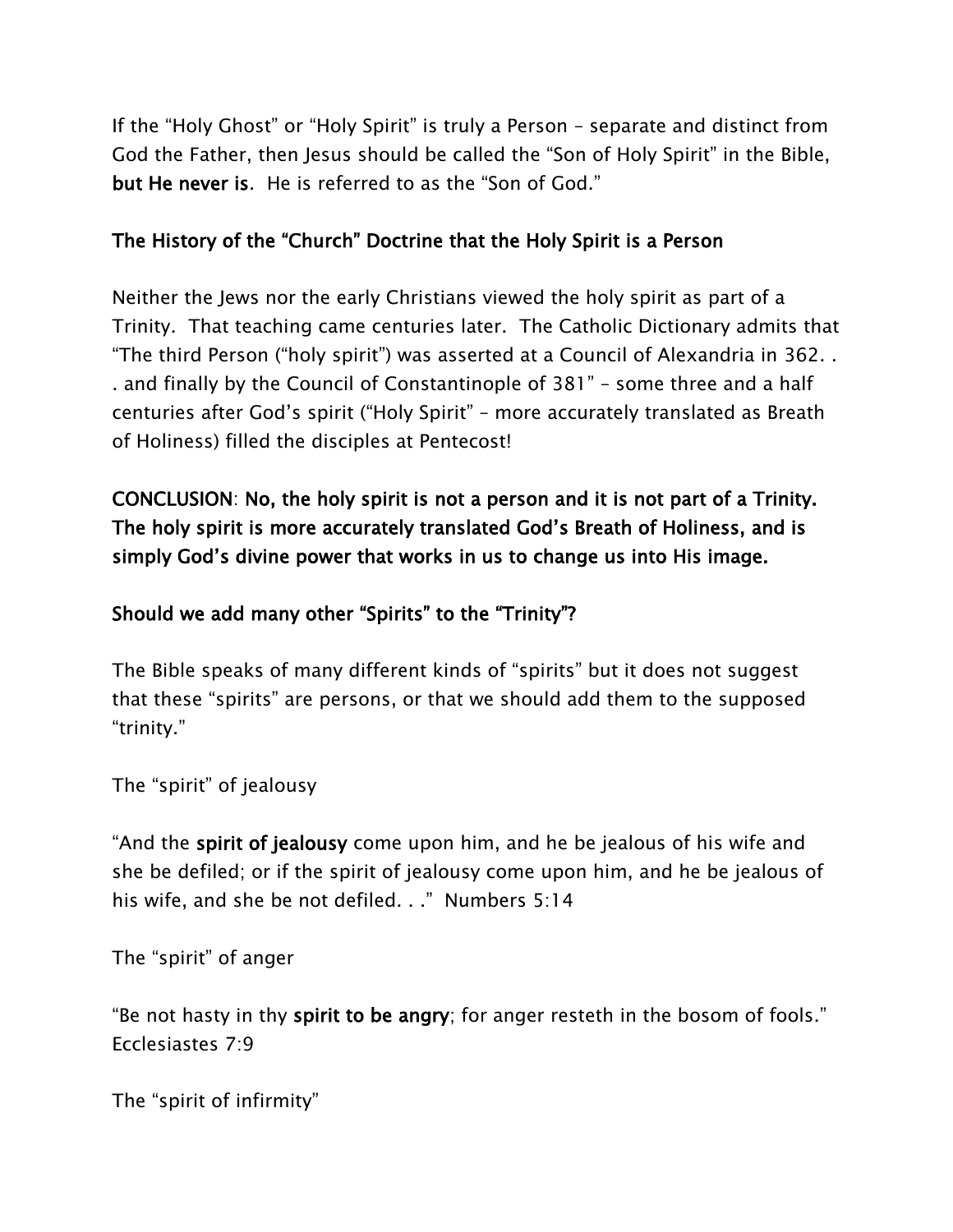"And behold, there was a woman which had a spirit of infirmity eighteen years, and was bent over and could in no wise raise up." Luke 13:11

The "spirit" of bondage

"For ye have not received the spirit of bondage again to fear.  $\ldots$ " Romans 8:15

The "spirit" of meekness

"Brethren, if a man be caught in a fault, ye which are spiritual, restore such an one in the spirit of meekness. . ." Galatians 6:1

The "spirit" of wisdom

"That the God of our Lord Jesus Christ, the Father of glory, may give unto you the spirit of wisdom . . ." Ephesians 1:17

These "spirits" refer to dispositions or attitudes of an individual, NOT a separate "person." No theologian would ever suggest that we capitalize those words and add these "spirits" to the supposed "Trinity." It is the same with God's "Breath of Holiness" – it is not a person, but God's power or disposition working in our life.

### Why would the translators consistently mistranslate the words "Breath of Holiness" as Holy Spirit, and claim that it is a "Person"?

#### Answer: To support what they already believed!

The Bible translators, believing that a person has a "spirit" that wafts off to heaven (or hell) when he or she dies, purposely and incorrectly translated the word "breath" as "spirit" to support their preconceived, **incorrect** theological beliefs about what happens when a person dies.

"Spirit" (as in Holy Spirit):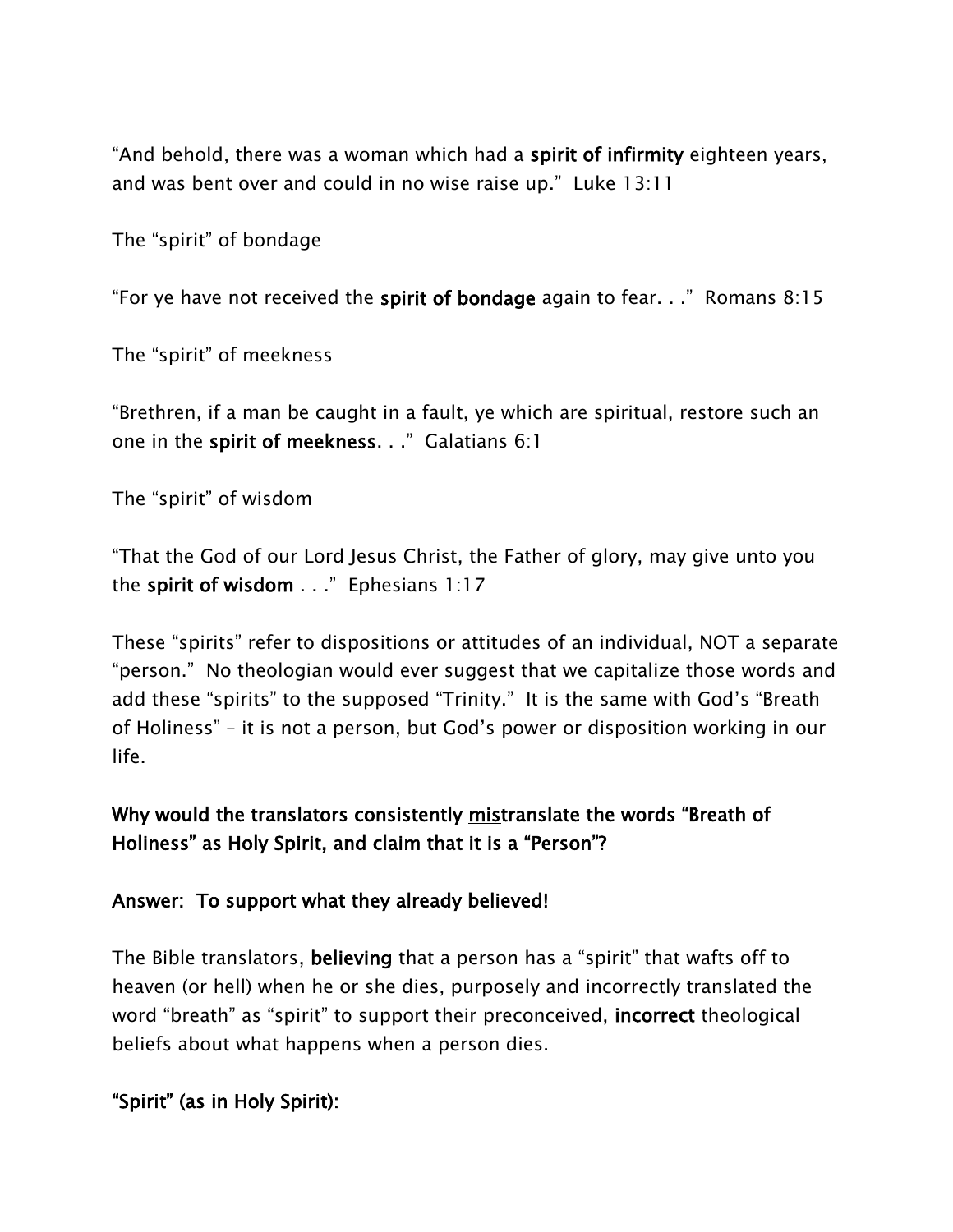The English word "Spirit" is a mistranslation of the Greek word *pneuma*, #4151 in Strong's Concordance (the Greek root word from which we get the English word "pneumonia!"). It means BREATH, or wind, or a current or blast of air! Physical BREATH is what God breathed into Adam's nostrils.

"And the Lord God formed man of the dust of the ground, and breathed into his nostrils the BREATH (NOT "Ghost" or "Spirit") of life: and man BECAME a living soul." Genesis 2:7

God did NOT breathe a Ghost up Adam's nose – God breathed BREATH into Adam's nostrils. That physical breath allowed Adam's body (that God made from the earth - soil) to come alive.

Here is the equation: a body made of soil  $+$  God's breath  $=$  a living soul  $-$  a living person who has the five senses: taste, touch, hearing, sight, and sense of smell – who can get up and walk around.

Please note that God did not put a "soul" in Adam - Adam BECAME a living soul! The breath that God breathed into Adam's nostrils made Adam alive. The soul is not a different entity from the body of the living person. The "soul" IS the living person! The "soul" refers to the whole being. In fact, the Bible refers to all living creatures that have the five senses (including animals, birds and fish) as

```
"souls." (Revelation 16:3)
```
The term Holy "Ghost" is a total mistranslation of the word *pneuma* (literally breath – air – wind) as well as a mistranslation of the word "Spirit." It is translated as "Ghost" to support the false doctrine that when a person dies, he or she becomes a "Ghost" – a "Spirit" and goes to heaven – – – or hell, as the case may be!

This is the breath (NOT "Spirit") in Ecclesiastes 12:7 that returns to God when a person dies. The body returns to the earth, from whence it came, and the BREATH (NOT the "spirit") returns to God who gave it.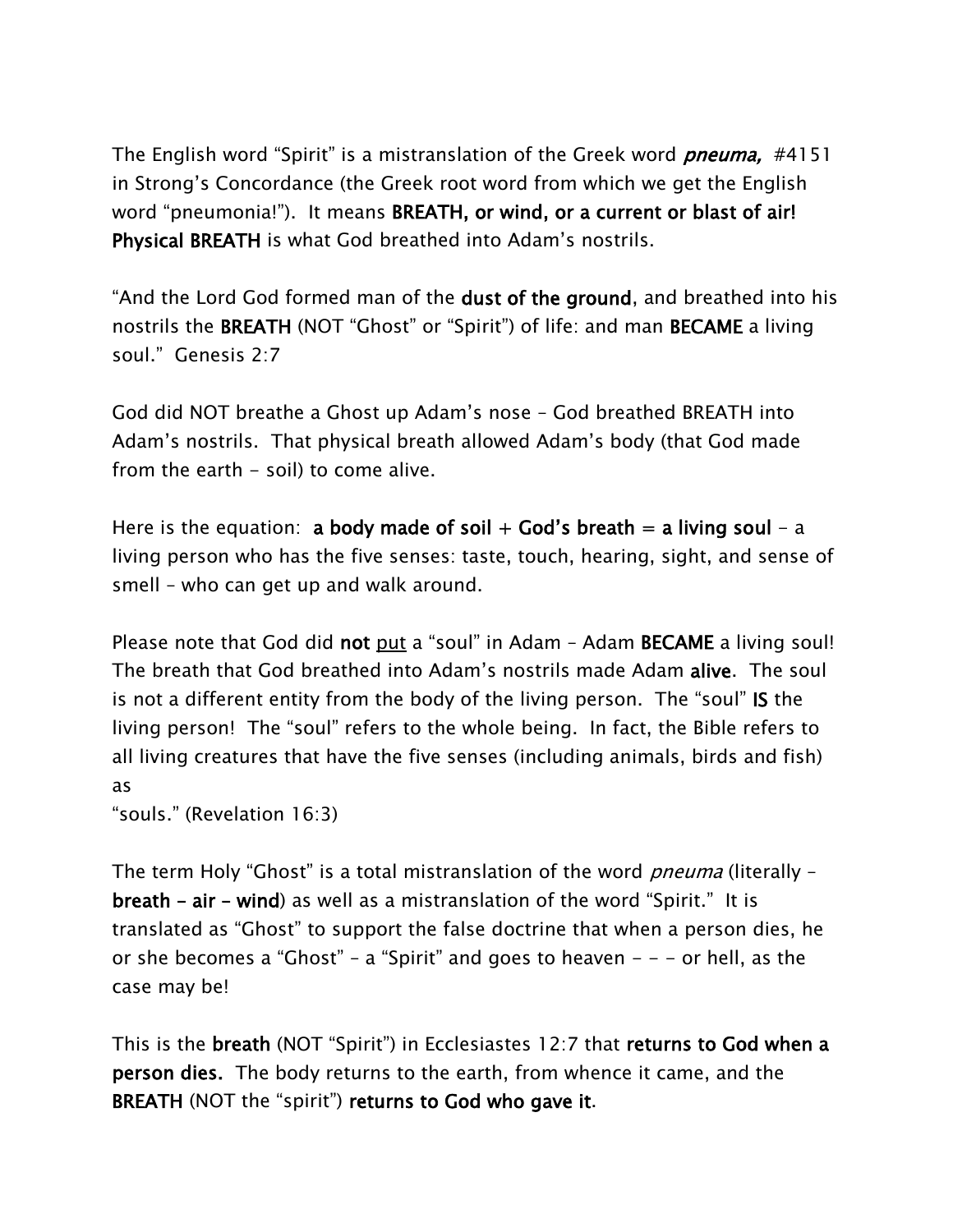"Then shall the dust return to the earth as it was: and the breath (NOT "spirit") returns unto God who gave it." Ecclesiastes 12:7

This text in Ecclesiastes, defining death, is the opposite of Creation as given in Genesis 2:7. In Genesis 2:7, God breathes BREATH into Adam's nostrils to give him life.

In Ecclesiastes 12:7, when a person dies, that same BREATH (not "spirit") "returns to God who gave it."

#### Don't Confuse "Eternal Life" with "Immortality." They are NOT the Same.

#### Receiving the "Breath of Holiness"

#### What is "Eonian Life"?

God breathes spiritual breath – the BREATH of Holiness (Holy BREATH – NOT Holy Spirit) into us to give us His Spiritual "life," His disposition – which is Eonian Life (mistranslated "eternal life").

And Jesus "breathed" on them and said "Receive the Holy (Spirit) Breath" (God's "breath" of holiness). John 20:22

"Breathed" = #1720 in Strong's Concordance -  $emphusao$  - from which we get the word "emphysema" of the lungs. It means "to blow at" or "breathe on."

"Breath" (mistranslated "Spirit" = #4151 in Strong's Concordance) is *pneuma* which means "a current of air" or "breath."

From this we learn that God breathes PHYSICAL breath into us so we then have PHYSICAL life. That breath must invade and keep alive every cell in our body for us to be physically alive and healthy.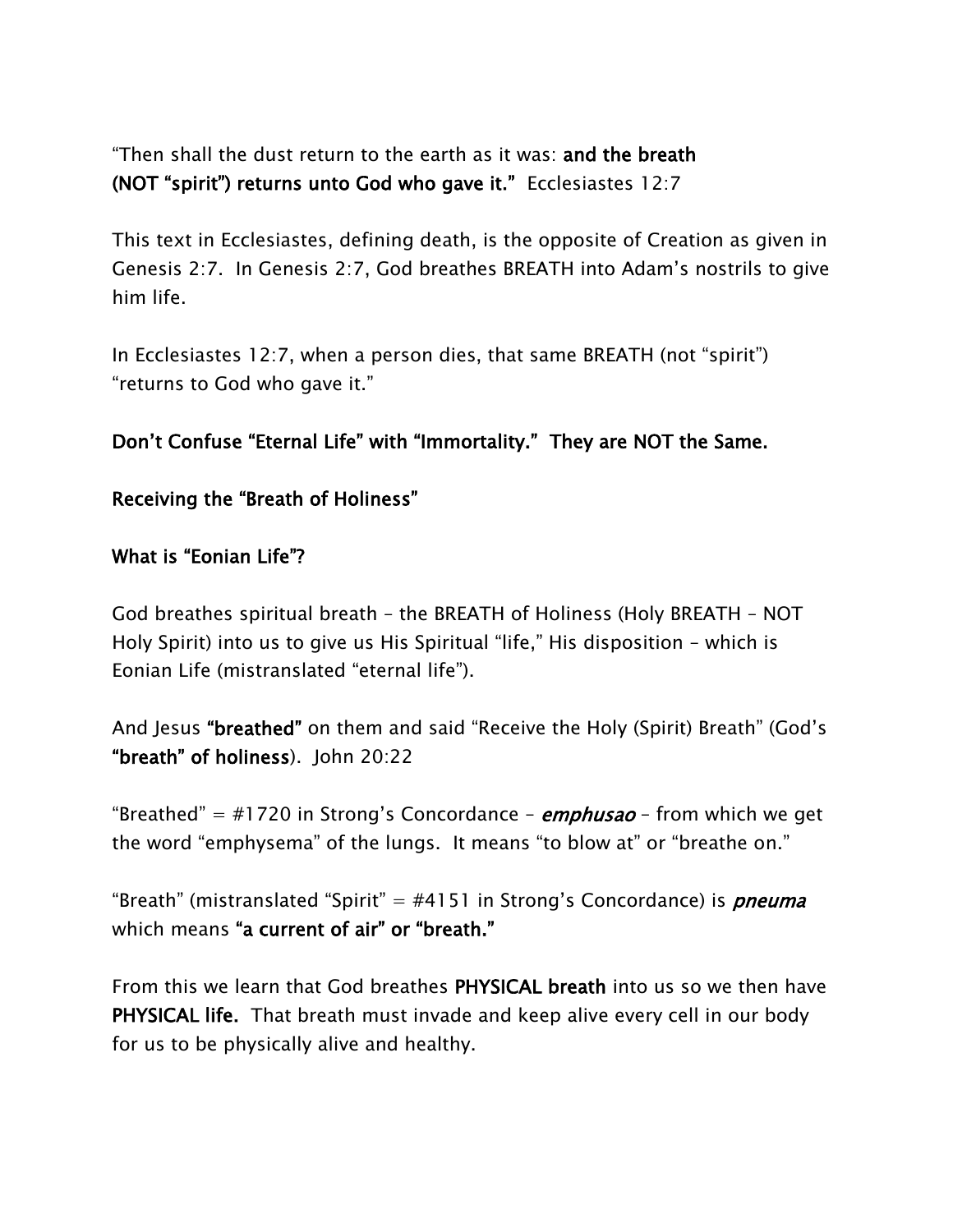God also breathes SPIRITUAL breath into us to give us SPIRITUAL "life" – this is Eonian life – consistently mistranslated "Eternal" life. The translators have confused "Eternal life" with Immortality. As shown in the study "Does "Forever" Really mean Forever?" (see www.goodnewsaboutgod.com), the words eternal, eternity, and forever NEVER appear in the Bible. These words are a mistranslation of the word "eon" or "eonian."

This "Holy Breath" (mistranslated "Holy Spirit") is the Spiritual Breath that keeps us alive spiritually, the spiritual counterpart of Physical Breath, the breath that keeps us alive physically.

The same was true of Manna – the Physical bread from heaven – that was the physical counterpart of Jesus – who was the Spiritual Bread from heaven!

The Gospels often speak of Eonian Life (mistranslated "Eternal" Life).

"... that whosoever believeth in Him should not perish, but have eternal (eonian) life. John 3:15

"then Simon Peter answered Him, Lord, to whom shall we go? Thou hast the words of eternal (eonian) life." John 6:68

"My sheep hear My voice, and I know them, and they follow Me. And I give unto them eternal (eonian) life; and they shall never perish (be lost), neither shall any man snatch them out of My hand." John 10: 27,28

"And this is life eternal (eonian), that they might know Thee, the only true God, and Jesus Christ, whom Thou hast sent." John 17:3

Eonian Life is the Life of Jesus that He puts into His true followers by giving them His Spiritual "Breath of Holiness" (NOT Holy "Spirit"). It is the Spiritual Life in us that must be maintained by the "nutrition" of both daily prayer and the reading of God's Word, just as the Physical Life must be maintained by eating the physical food God has given us.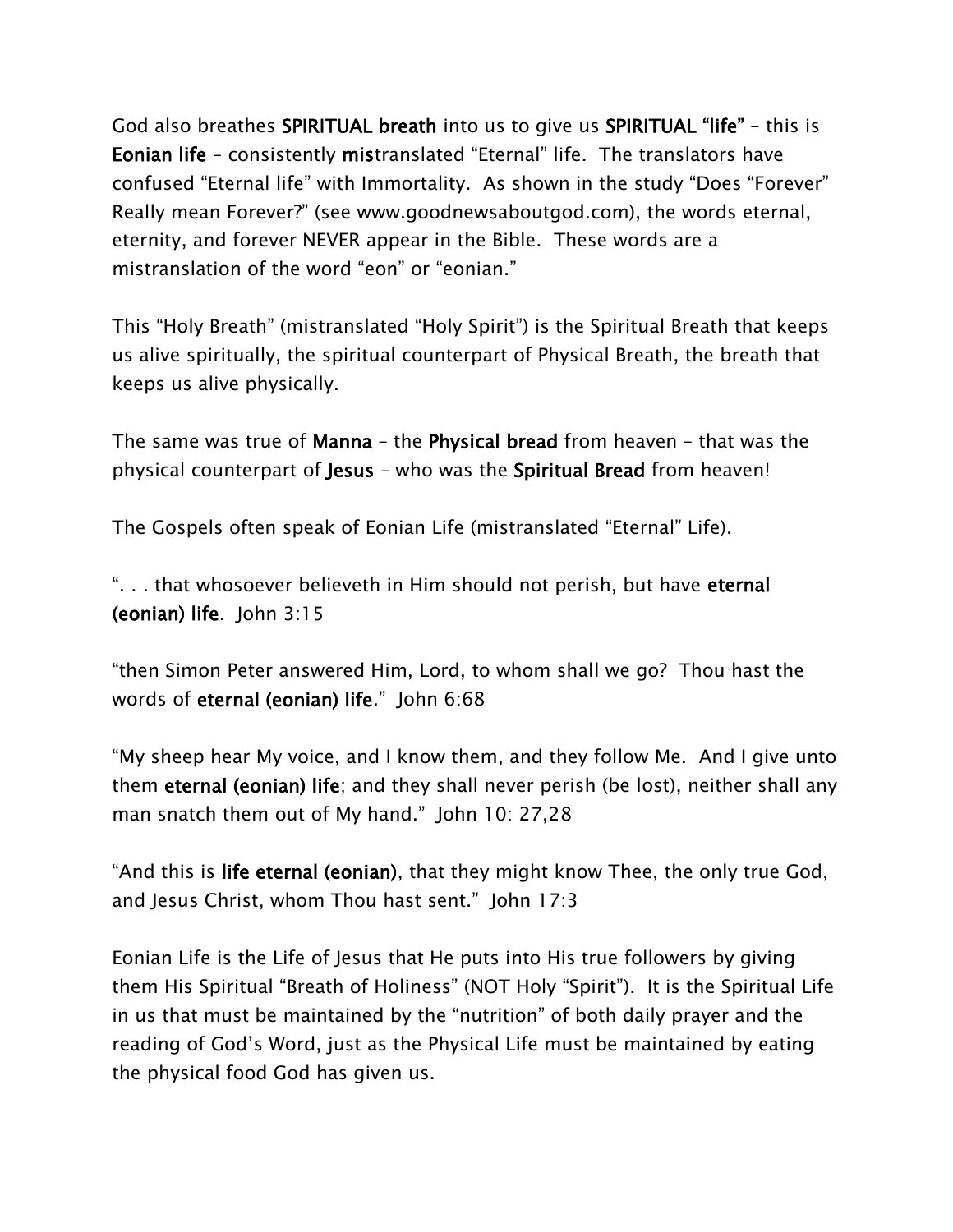Without physical food, the physical life dies. Without spiritual food, the spiritual life dies.

Eonian Life, the Life that Jesus puts in us so we can manifest His character, is a mandatory prerequisite for obtaining Immortality. One CANNOT live forever UNTIL he has the pure character of Jesus manifested in his life – until he becomes Perfect!

"You shall be perfect, even as your Father in heaven is Perfect." Matthew 5:48

This verse (above) is mistranslated in almost all Bibles as "Be ye perfect," rather than the promise of Jesus that says, "You SHALL be perfect. . ."

The Christian Church says that "No one is Perfect." But Jesus promises, "You SHALL be perfect." How Perfect? As Perfect as your Father in heaven!

#### How can that be done?

God says,

"I will put My spirit (breath – disposition – character) in you and cause you to walk in My statutes, and ye shall keep My judgments, and do [them]. Ezekiel 36:27

In order to be able to live forever, we must have a perfect character. Sin causes death. Any sin in our life causes death to progress in us and will eliminate the possibility of living forever. We must be completely free from sin in order to live forever.

Adam and Eve were created to live forever. It was only when they sinned that they began to die. In order for US to live forever, we will have to be as perfect as Adam and Eve were before they sinned.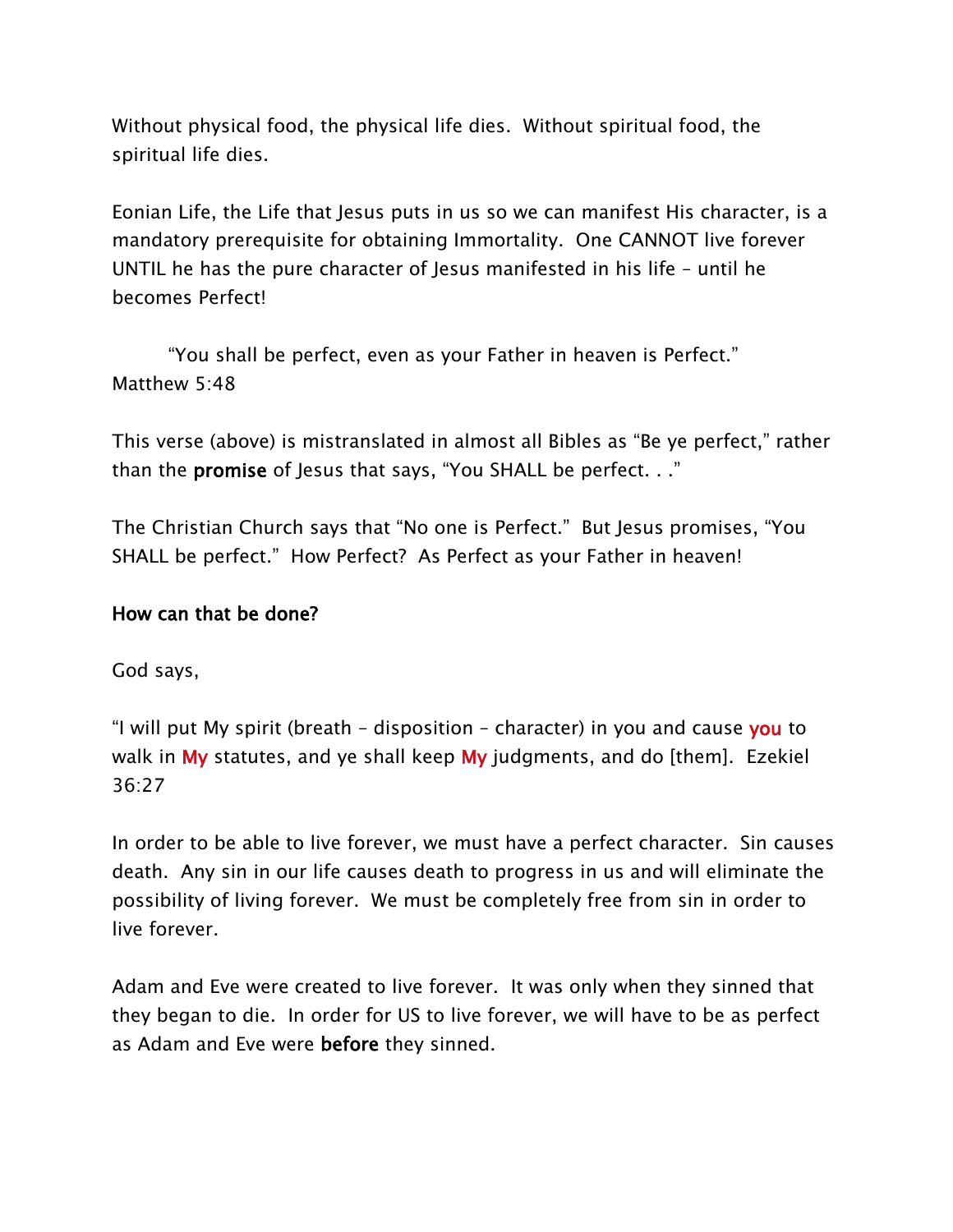"Neither is their salvation in any other: for there is none other Name (Character) under heaven, given among men, whereby we MUST be saved." (Acts 4:14)

The word "name" in the Bible always refers to the character. God reveals His character by the names He gives Himself: El Shaddai, (Almighty – All Sufficient), Jehovah (Self-Existent), Jesus (Saviour), Emmanuel (God with us), etc.

God changed Jacob's name (which means deceiver - supplanter) to "Israel" when Jacob recognized his sins and confessed. "Israel" became Jacob's new Spiritual name. It meant "for you have struggled with God and with men, and have prevailed." Jacob's character was changed after he had learned, through reaping what he had sown, that when one is a deceiver, deception returns to him. When Jacob's character had changed, he was given a NEW Spiritual name.

Names in the Bible, including the names God has given Himself, were meant to represent and define character.

Returning to Acts 4:14 (above), the reason there is salvation in "no other Name" other than Jesus Christ, is that no one is safe to save until he or she has developed the character of Jesus Christ. And the only way that can be done is to study God's word daily and pray daily, and keep looking at Christ continuously. Then, by "beholding" Christ, we become changed into His image. We can't do it on our own. Jesus does it all!

But we all, with open face **beholding** as in a **mirror** the glory of the Lord, are changed into the same image from glory to glory, [even] as by the Spirit of the Lord. 2 Corinthians 3:18

Everyone will be saved  $- -$  but only AFTER each person has been made a New Creature in Christ, by being taken through trials and tribulations to learn obedience. No one is ready for Immortality – living forever – until he exhibits the character of Christ. That is Eonian Life!

God says,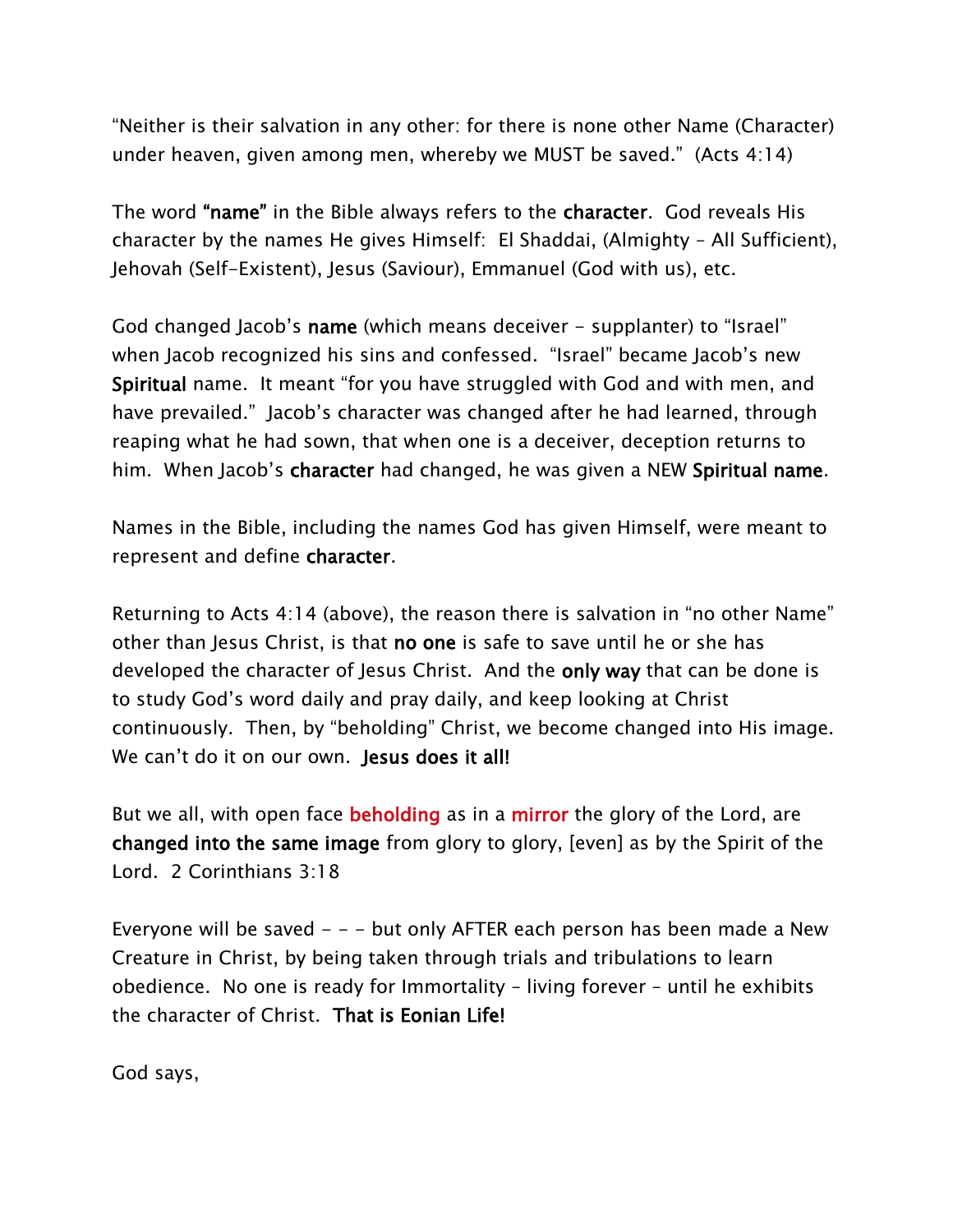#### "Behold, I make ALL new!" Revelation 21:5

#### From where did the nonsensical term Holy "Ghost" come?

The word "Ghost" as translated "Holy Ghost" does not appear in the Bible. The translators translate the Greek word *pneuma* (BREATH) as "Ghost" whenever they choose to imply a wafting being, to promote the idea that when a person dies, he becomes a "ghost" or "spirit" and goes wafting off to heaven or hell!

#### What is the REAL Greek word for "Ghost"?

When the disciples were in the boat on the Sea of Galilee and saw a figure walking on water (Jesus) approaching them, they were terrified. They thought they were seeing a "Ghost (*phantasma* in Greek)."

"And straightway Jesus compelled His disciples to get into a ship, and to go before Him unto the other side, while He sent the multitudes away.

And when He had sent the multitudes away, He went up into a mountain by Himself to pray, and when the evening was come, He was there alone.

"But the ship was now in the middle of the sea, tossed with waves: for the wind was contrary.

"And in the fourth watch of the night Jesus went unto them, walking on the sea.

"And when the disciples saw Him walking on the sea, they were troubled, saying, It is a ghost (*phantasma* in Greek – NOT *pneuma*): and they cried out for fear.

"But straightway Jesus spoke unto them, saying, Be of good cheer; it is I; be not afraid." Matthew 14:22-27

The word used in this text (and in a repetition of the story in Mark 6:49) is the word *phantasma,* #5326 in Strong's Concordance. This word really **does** mean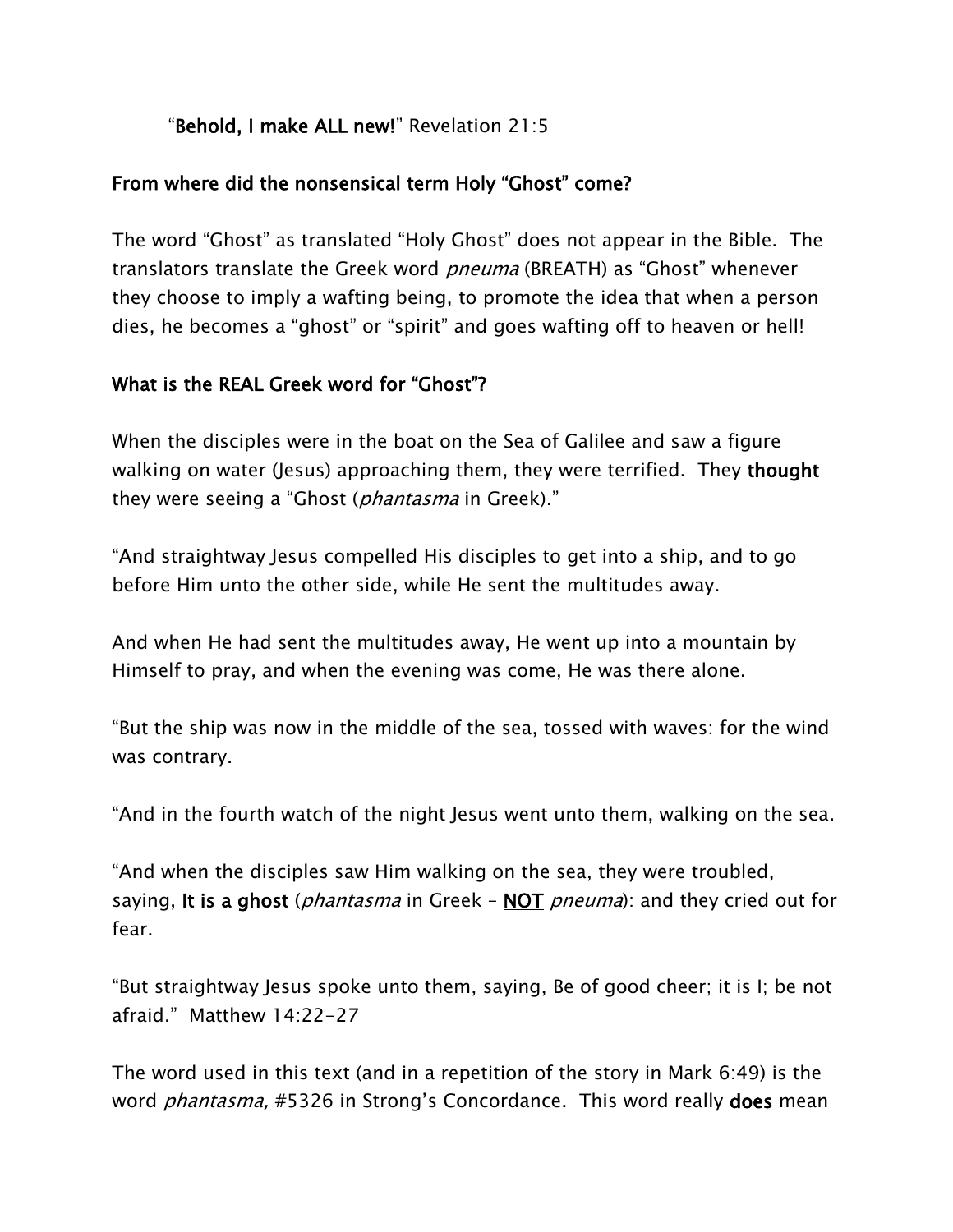"Ghost" or phantom! The word *pneuma*, #4151 in Strong's Concordance is the word BREATH – consistently mistranslated "Spirit," as in the **incorrect** rendering: "Holy Spirit").

It's plain to see that the translators took serious license with the translation of God's Holy Word.

### There are TWO words for "life" in the Bible

There are two Greek words for "life" in the New Testament. The word *psuche* means the physical life we live on this earth that is perpetuated by the physical breath God breathed into Adam's nostrils (Genesis 2:7) and which God gives each of us to keep us alive physically.

The second Greek word for "life" is zoe, the one word that is always used with the word "eonian," mistranslated "eternal." This "eonian life" from the Greek word *zoe* is the spiritual life God "breathes" into us by His "breath of Holiness" – His "Holy Breath," constantly mistranslated "Holy Spirit."

This Breath of Holiness does NOT give us "Eternal Life" – Immortality, it gives us "Eonian Life" – the Life of Jesus Christ living in us that makes us a New Creature in Christ.

We must have Eonian Life BEFORE we are fit for Immortality (what we term Eternal Life – living forever).

The Translators consistently confuse the terms "Eternal Life" with "Immortality." "Immortality" means that one lives (physically– and spiritually) forever. "Eternal (Eonian) Life" is a spiritual concept, not a physical concept. It means that Christ lives in and through us, so we exhibit the character of Christ.

As Paul says,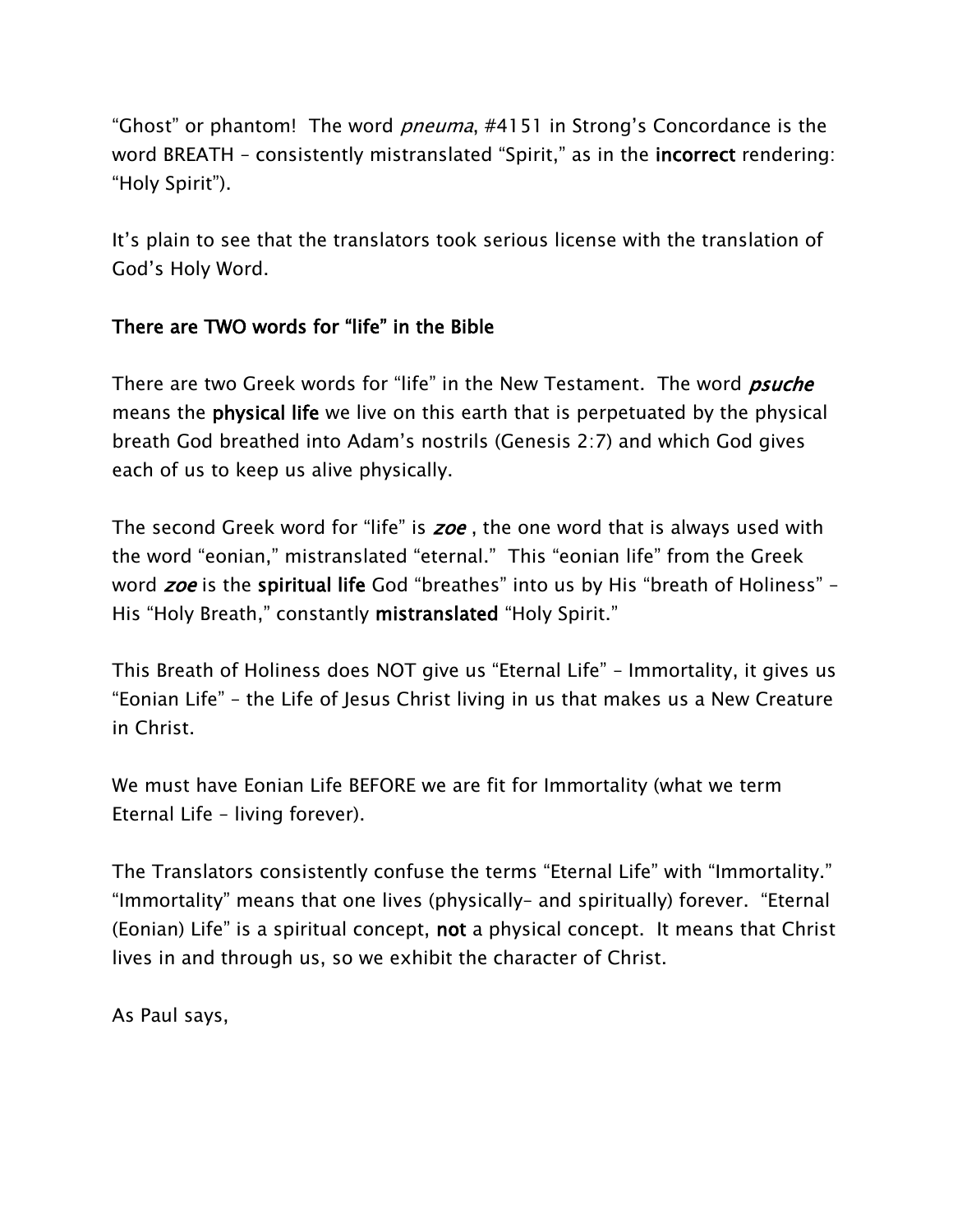"I am crucified with Christ, nevertheless I live; yet not I but Christ lives in me: and the life which I now live in the flesh I live by faith in the Son of God, who loved me, and gave Himself for me." Galatians 2:20

THAT is "Eonian Life."

THAT is what it means truly to be "Born Again," or more accurately translated, "Born from Above."

THAT is what it means to "receive" the "Holy Spirit" – more accurately translated – God's Breath of Holiness.

### How did the "Trinity" become established as a Christian Doctrine?

At this point you might ask: "If the Trinity is not a Biblical teaching, how did it become a doctrine of Christendom?" Many think that it was formulated at the Council of Nicaea in 325 A.D.

But that is not totally correct. The Council of Nicaea did assert that Christ was of the same substance as God, which laid the groundwork for later Trinitarian theology. But it did not establish the Trinity, for at that council there was no mention of the holy spirit as the third person of a triune Godhead. The focus was whether or not Jesus was fully God.

After Nicaea, debates on the subject of the "Trinity" continued for decades. Those who believed that Jesus was not equal to God even came back into favor for a time. But later Emperor Theodosius decided against them. He established the creed of the Council of Nicaea as the standard for his realm and convened the Council of Constantinople in 381 A.D. to clarify the formula.

That council agreed to place the holy spirit on the same level as God and Christ. For the first time, almost FOUR HUNDRED YEARS after Christ, Christendom's Trinity began to come into focus.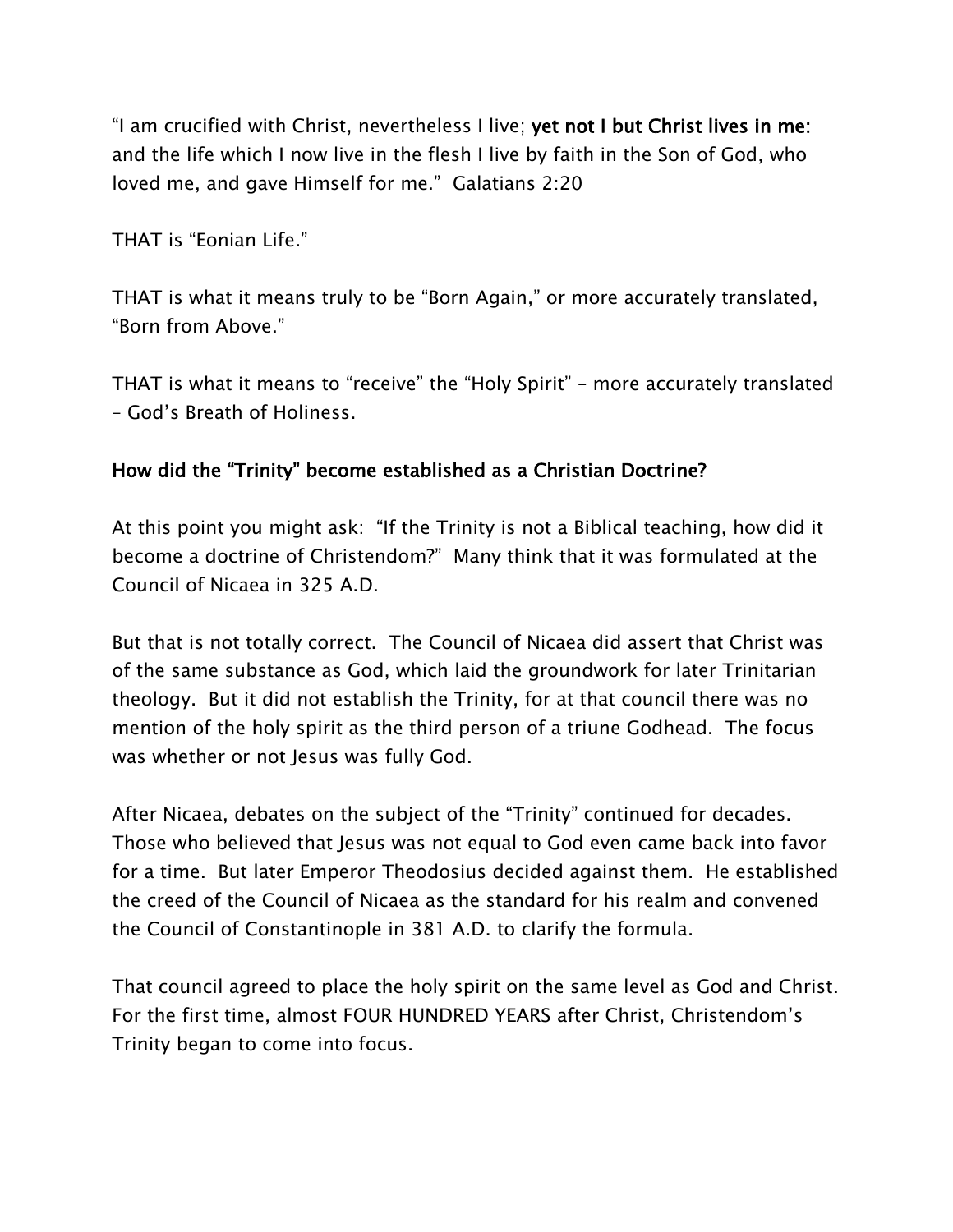Yet, even after the Council of Constantinople, The Trinity did not become a widely accepted creed. Many opposed it and thus brought on themselves violent persecution. It was only in later centuries that the Trinity was formulated into set creeds. The *Encyclopedia Americana* notes: "The full development of Trinitarianism took place in the West, in the Scholasticisms of the Middle Ages, when an explanation was undertaken in terms of philosophy and psychology."

This disreputable history of the "Trinity" fits in with what Jesus and His apostles foretold would follow their time. They said that there would be an apostasy, a deviation, a falling away from true worship until Christ's return, when true worship would be restored before God's day of destruction of this earth.

Regarding that "day," the apostle Paul said:

". . . that ye be not soon shaken in mind, or be troubled, neither by spirit, nor by word, nor by letter as from us, as that the day of Christ is at hand.

For the mystery of iniquity (hidden truth of lawlessness) does already work: only he who now restrains will do so until he be taken out of the way

And then shall that Lawless One be revealed, whom the Lord shall consume with the **breath** (incorrectly translated "spirit") of his mouth, and shall bring to nought (incorrectly translated – destroy) with the advent of His presence (incorrectly translated "brightness of His coming"). 2 Thessalonians 2:2,7-8.

Paul, when speaking to the Christians in Ephesus, said:

". . .for I know this, that after my departing shall savage wolves enter in among you, not sparing the flock.

"Also of your own selves shall men arise, speaking perverse things, to draw away disciples after them.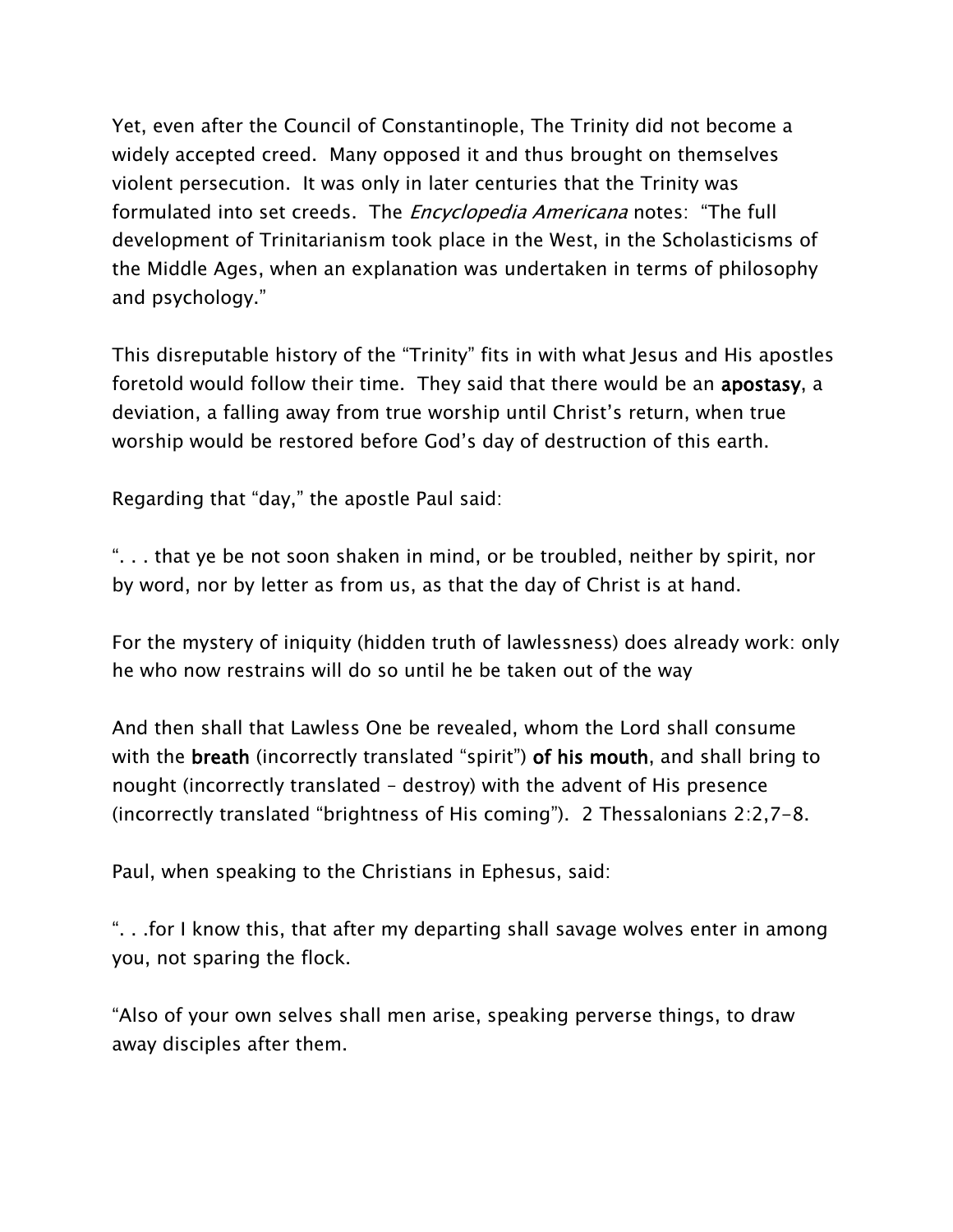"Therefore watch, and remember, that by the space of three years I ceased not to warn every one night and day with tears." Acts 20:29-31

### The Doctrine of the "Trinity" is a Pagan Doctrine

Throughout the ancient world, as far back as Babylonia, the worship of pagan gods grouped in threes, or triads, was common. That influence was also prevalent in Egypt, Greece, and Rome in the centuries before, during, and after Christ. And after the death of the apostles, such pagan beliefs began to invade Christianity.

Historian Will Durant observed: "Christianity did not destroy paganism; it adopted it. . . From Egypt came the ideas of a divine trinity."

And in the book *Egyptian Religion*, Siegfried Morenz notes: "The trinity was a major preoccupation of Egypt theologians . . . Three gods are combined and treated as a single being, addressed in the singular. In this way the spiritual force of Egyptian religion shows a direct link with Christian theology."

Thus, in Alexandria, Egypt, churchmen of the late third and early fourth centuries, such as Athanasius, reflected this influence as they formulated ideas that led to the Trinity. Their own influence spread, so that Morenz considers "Alexandrian theology as the intermediary between the Egyptian religious heritage and Christianity."

In the preface to Edward Gibbon's *History of Christianity*, we read: "If Paganism was conquered by Christianity, it is equally true that Christianity was corrupted by Paganism. The pure Deism of the first Christians . . . was changed, by the Church of Rome, into the incomprehensible dogma of the trinity. Many of the pagan tenets, invented by the Egyptians and idealized by Plato, were retained as being worthy of belief."

A Dictionary of Religious Knowledge notes that many say that the Trinity "is a corruption borrowed from the heathen religions, and ingrafted on the Christian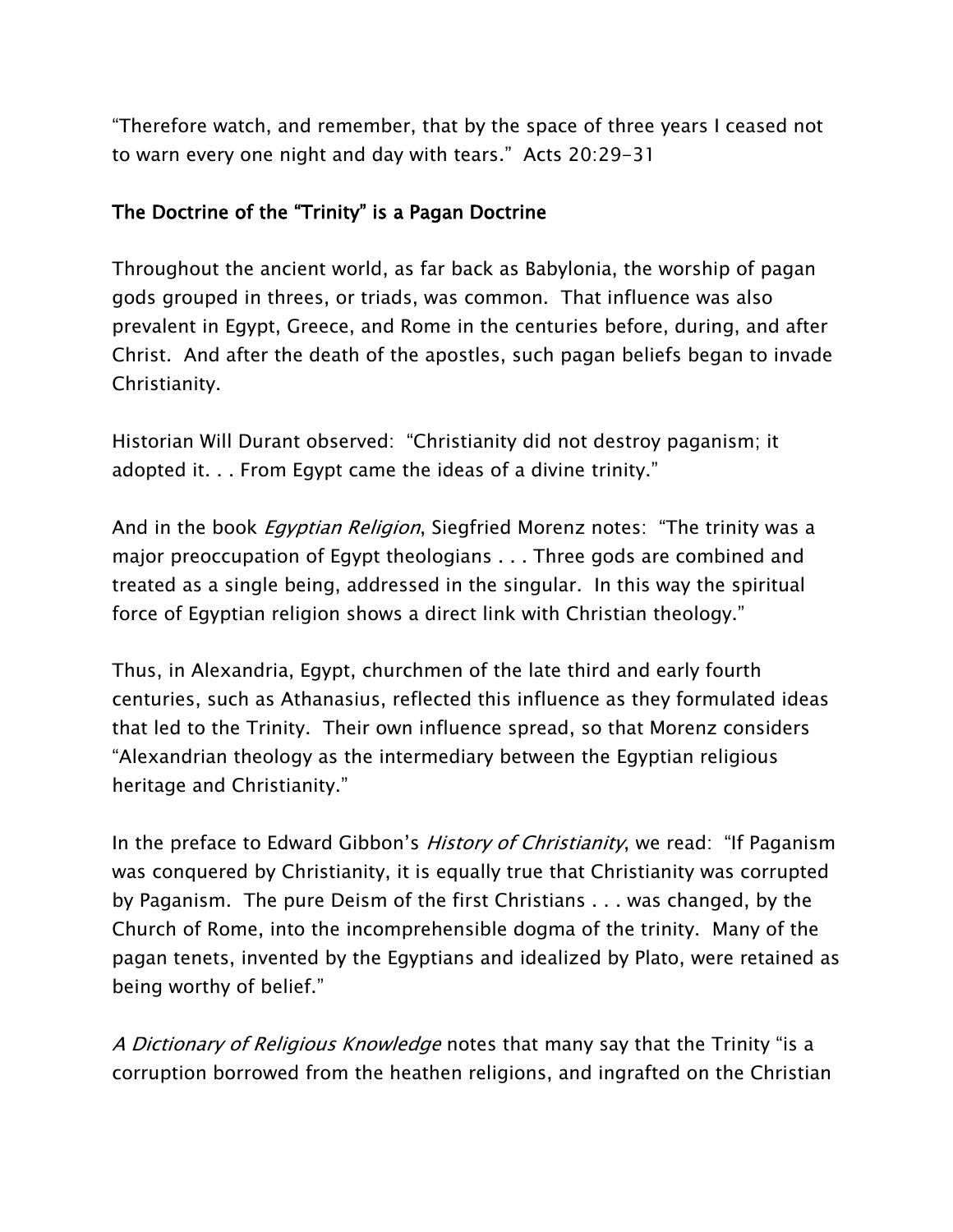faith." And *The Paganism in Our Christianity* declares: "The origin of the (Trinity) is entirely pagan."

That is why, in the *Encylclopaedia of Religion and Ethics*, James Hastings wrote: "In Indian religion, e.g., we meet with the Trinitarian group of Brahma, Siva, and Vishnu; and in Egyptian religion with the Trinitarian group of Osiris, Isis, and Horus."

The Church of the First Three Centuries says: "The doctrine of the Trinity was of gradual and comparatively late formation; . . . it had its origin in a source entirely foreign from that of the Jewish and Christian Scriptures; . . . it grew up, and was engrafted on Christianity, through the hands of the Platonizing Fathers." (The followers of Plato.)

The church claimed that its new doctrines were based on the Bible. But Harnack says; "In reality it legitimized in its midst the Hellenic (Greek) speculation, the superstitious views and customs of pagan mystery-worship." (Adolf Harnack, Outlines of the History of Dogma)

In the book, A Statement of Reasons, Andrew Norton says of the Trinity: "We can trace the history of this doctrine, and discover its source, not in the Christian revelation, but in the Platonic philosophy . . . The Trinity is not a doctrine of Christ and His Apostles, but a fiction of the school of the later Platonists."

## Does the Bible tell us to worship and love the "Holy Spirit"? Does the "Holy Spirit" LOVE us?

All creeds that accept the doctrine of the trinity, believe the Holy Ghost a person, equal in substance, power, eternity, and glory with the Father and Son. Thus they claim three persons in the trinity, each one equal with both the others. If this is so, then the Holy Spirit is just as truly an individual, intelligent person as is the Father or the Son. But this we cannot believe.

The Holy Spirit is not a person. In all our prayers we naturally conceive of God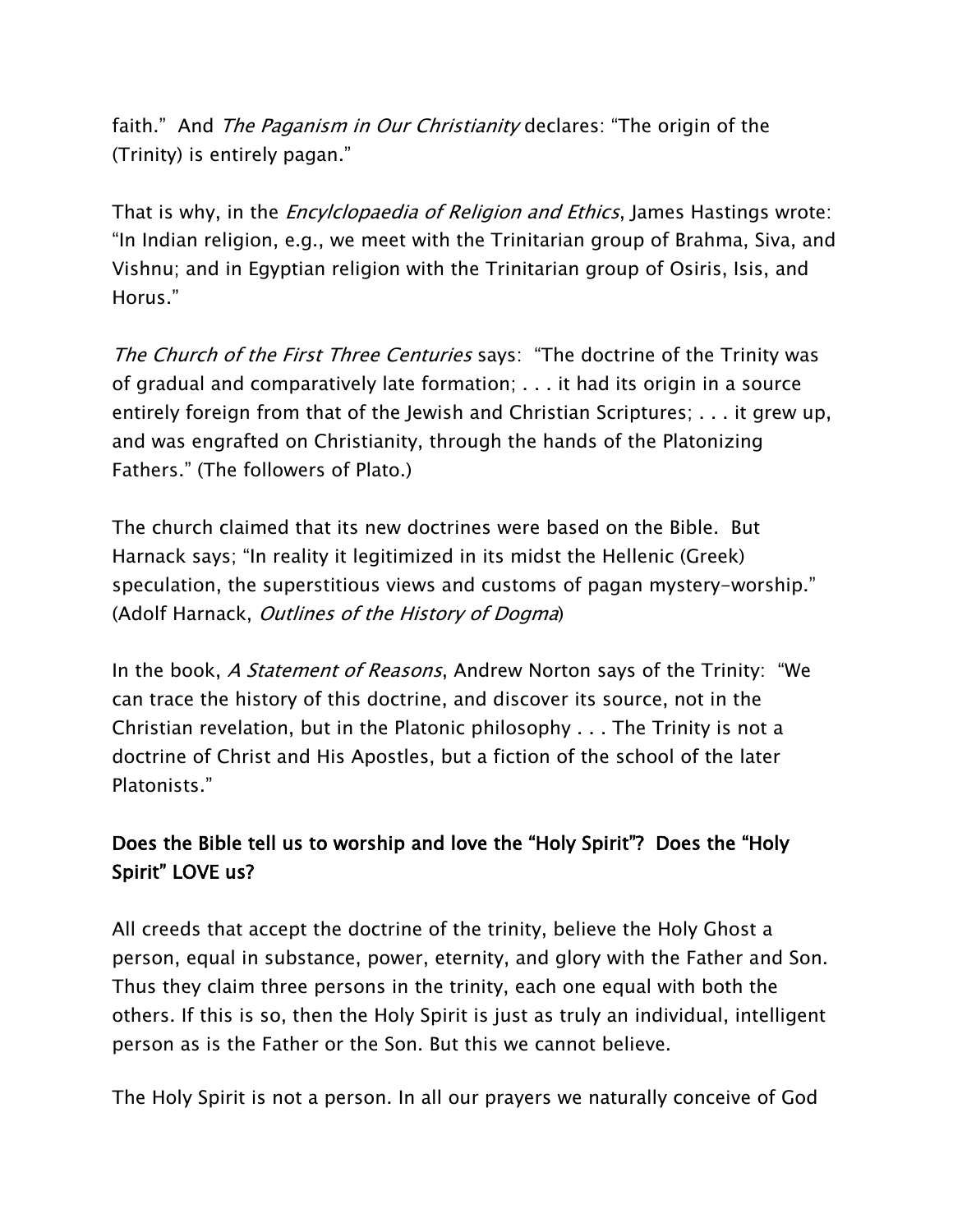as a person, and of the Son as a person; but who ever conceived of the Holy Ghost as a person, standing there beside the Father and equal with Him? Such a conception never enters anyone's mind. If you say that it does, we ask of what form is the Holy Ghost? Is He like the Father and Son, in the form of a man? Who can tell?

Again, the Father Himself is said to be a Spirit. Are there, then, two spirits, both divine, both God, both equal to each other, both alike? Then how is one different from the other? God is said to be a Spirit; and it is everywhere declared that the Holy Ghost is the Spirit of God. Is it then the spirit of a spirit? What kind of a spirit would that be? Again, "God is a Spirit." John 4:24.

Now if the Holy Ghost is a distinct person from the Father, here are two spirits. That the pre-existent Word, the Son, is another person, our opponents contend; and that He has a spirit they will not deny. Here, then, are three spirits - - the Son is a spirit, and the Holy Ghost is a spirit, and both equal in substance and power. Well, now the Son has a spirit, "for God hath sent forth the Spirit of His Son into our hearts crying, Abba, Father." Gal. 4:6. Again, "If any man have not the Spirit of Christ he is none of His." Rom. 8:9 This makes four spirits. God also has a spirit. "The Spirit of God." Gen.1:2 And if the Holy Ghost is equal to the other two persons, then it must have a spirit too. Here are six spirits, and according to our trinitarian brethren, six persons. How absurd!

The simple truth is that God is a real person, in bodily form; and the Holy Spirit is truly the Spirit of God, a divine influence proceeding from the Father and also from the Son, as their power, energy, etc...The Bible never in any case calls the Holy Spirit a person, though it frequently does both the Father and Son.

Another fact having an important bearing upon this question, one which shows the utter falsity of the trinitarian creed that makes the Holy Ghost equal with the Father and Son is that the Holy Spirit has no throne, and is never worshipped. Many times it is explicitly declared that both the Father and the Son have a throne, and are seated upon that throne. Rev. 3:21 "But the throne of God and the Lamb shall be in it." Rev. 22:3 But where is the throne of the Holy Spirit? Who ever heard of that? How astonishing, if the Holy Spirit is the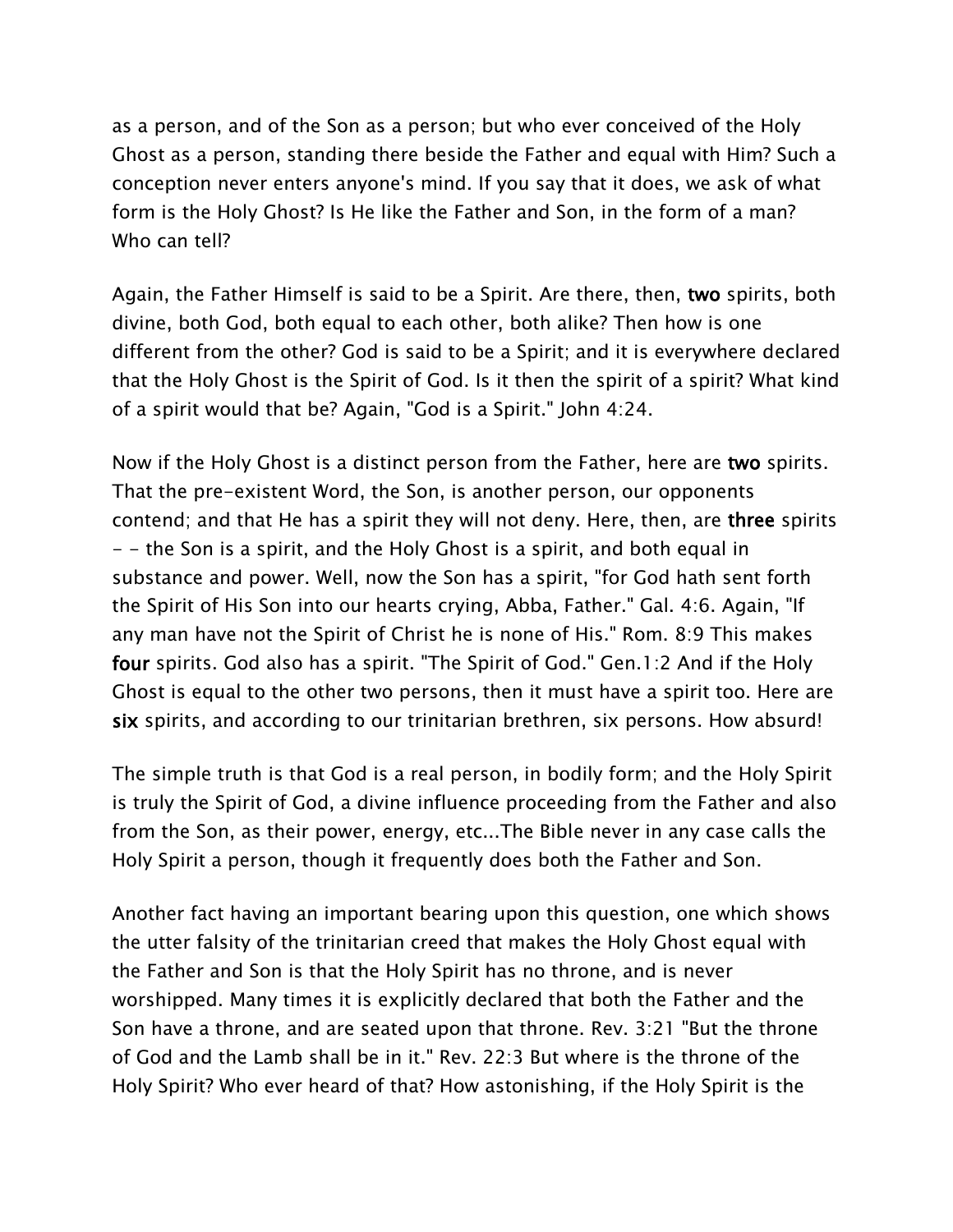same as Father and the Son, and is one of the trinity, equal with them in power, substance, and glory! How is it, we ask, that it has no throne while the others have?

Then, again, as before stated, while worship is offered both to the Father and to the Son (see Rev. 5) in no single case is worship ever offered to the Holy Spirit. How can this be harmonized with the supposition that the Holy Ghost is equal with both the Father and the Son? Also we are required to love God the Father and His Son Jesus Christ; but no one is ever required to love the Holy Spirit. No such precept is given, nor is there any reference to it.

Another important fact is, that while very much is said about the great love that exists between the Father and the Son, how tenderly the Father loves the Son, and how devotedly the Son loves the Father, yet not one word is said about the Father's loving the Holy Ghost, nor that the Son loves the Holy Ghost, nor that the Holy Ghost loves either the Father or the Son. No such thought is ever expressed. How shall we account for this fact if the Father, Son, and the Holy Ghost, are three persons alike and equal?

How astonishing, we say, that so much is said about the mutual love between the Father and the Son, and yet, not one word is said about a similar love between the Holy Ghost and the other two persons! Why is it left out in this manner?

## The truth is evident. The Holy Spirit is NOT a person, NOT an individual, but is an influence or power proceeding from the Godhead.

Furthermore, it is never said that the Holy Spirit ever loves man; yet it is frequently declared how greatly both the Father and the Son DO love man. But no such thing is ever said of the Holy Ghost. How shall we account for this?

Then, almost every illustration that is given of the Holy Spirit is inconsistent with the idea of its being a person. Let us notice a few. It is compared to water being poured out. "I will pour out my Spirit upon all flesh." Acts 2:17. It is compared to water shed forth. "Having received of the Father the promise of the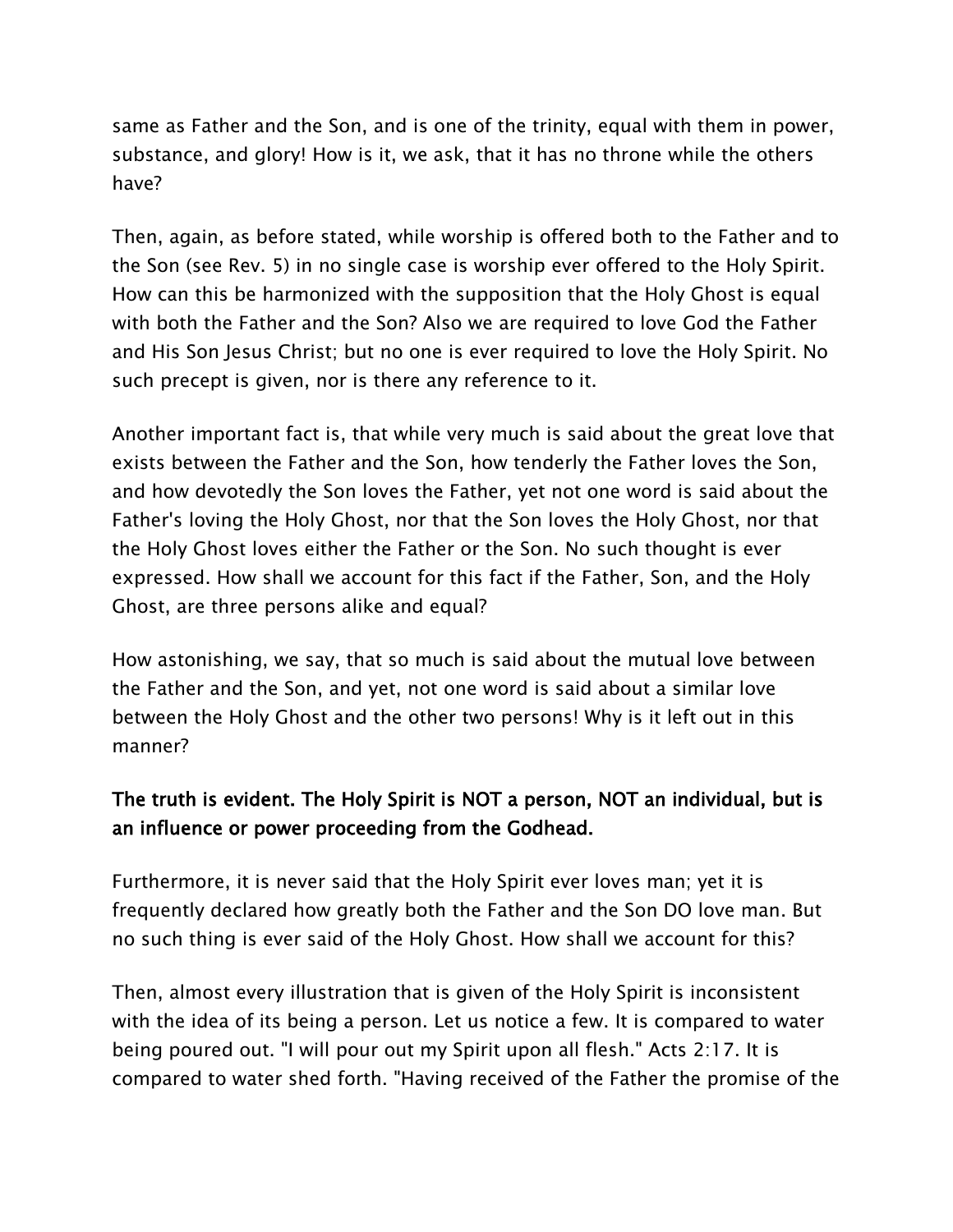Holy Ghost, He hath shed forth this which ye now see and hear." Acts 2:33 How could a person be shed forth? Believers are to be baptized with the Holy Spirit. "He shall baptize you with the Holy Ghost." Matt. 3:11 How could you baptize one person with another person?

We are to drink of the Holy Spirit. "Have all been made to drink into one Spirit." 1 Cor. 12:13 How could you drink into a person? It is compared to lamps of fire. "And there were seven lamps of fire burning before the throne, which are the seven Spirits of God." Rev. 4:5 Has God seven personal spirits then, instead of one? Is each one distinct from the other? Has each one a person or is this one person divided into seven parts? What does this mean?

All of these illustrations plainly show that the "Spirit of God" is NOT an individual.

CONCLUSION: The testimony of the Bible is clear:

- 1) The "Holy Spirit" is NOT an individual
- 2) The Trinity teaching is NOT a revelation of truth from the Bible
- 3) The Trinity teaching is a Pagan Doctrine!

There is only ONE God.

Hear, O Israel, the Lord our God is one Lord. Deut 5:4

I am the Lord, and there is no other; Besides Me there is no God. Isaiah 45:5

There is no God but one. 1 Corinthians 8:4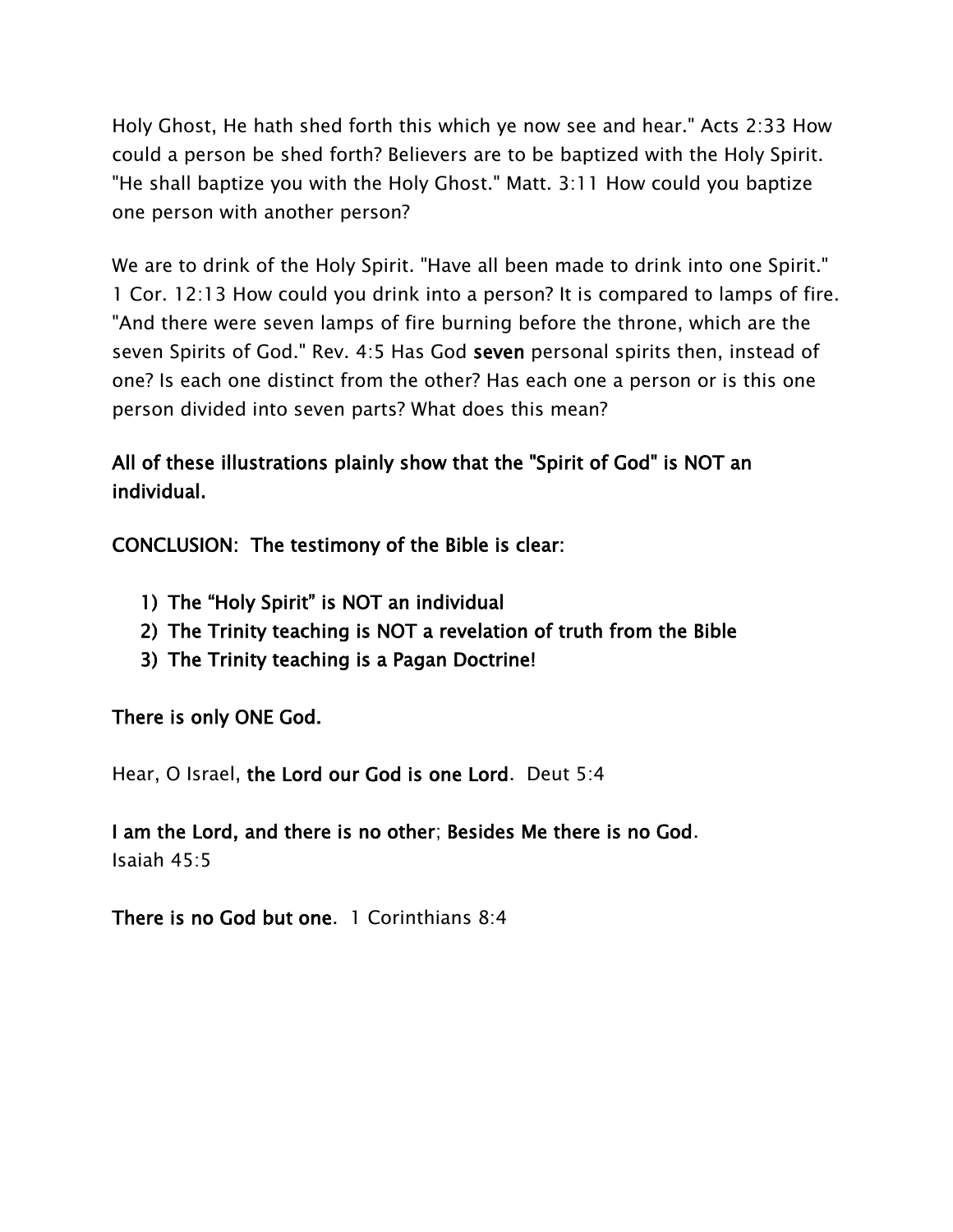## WHAT DOES IT MEAN TO "RECEIVE THE HOLY SPIRIT"?

#### The Day of Pentecost in Acts, Chapter 2:

The Book of Acts, Chapter 2, gives us an account of what happened at Pentecost. Unfortunately, the Bible translators have mistranslated major portions of this passage, but we will sort it out from the original Greek Scriptures.

This is the passage in Acts 2:1-6 as it appears in the King James Translation and many other Bible versions:

"And when the day of Pentecost was fully come, they were all with one accord in one place.

And suddenly there came a sound from heaven as of a rushing mighty wind, and it filled all the house where they were sitting.

And there appeared unto them cloven tongues like as of fire, and it sat upon each of them.

And they were all filled with the Holy Ghost, and began to speak with other tongues, as the Spirit gave them utterance.

And there were dwelling at Jerusalem Jews, devout men, out of every nation under heaven.

Now when this was noised abroad, the multitude came together, and were confounded, because that every man heard them speak in his own language."

However, the translators have taken liberal license with the translation of this passage. There are many serious mistranslations. The following are some of the most offensive.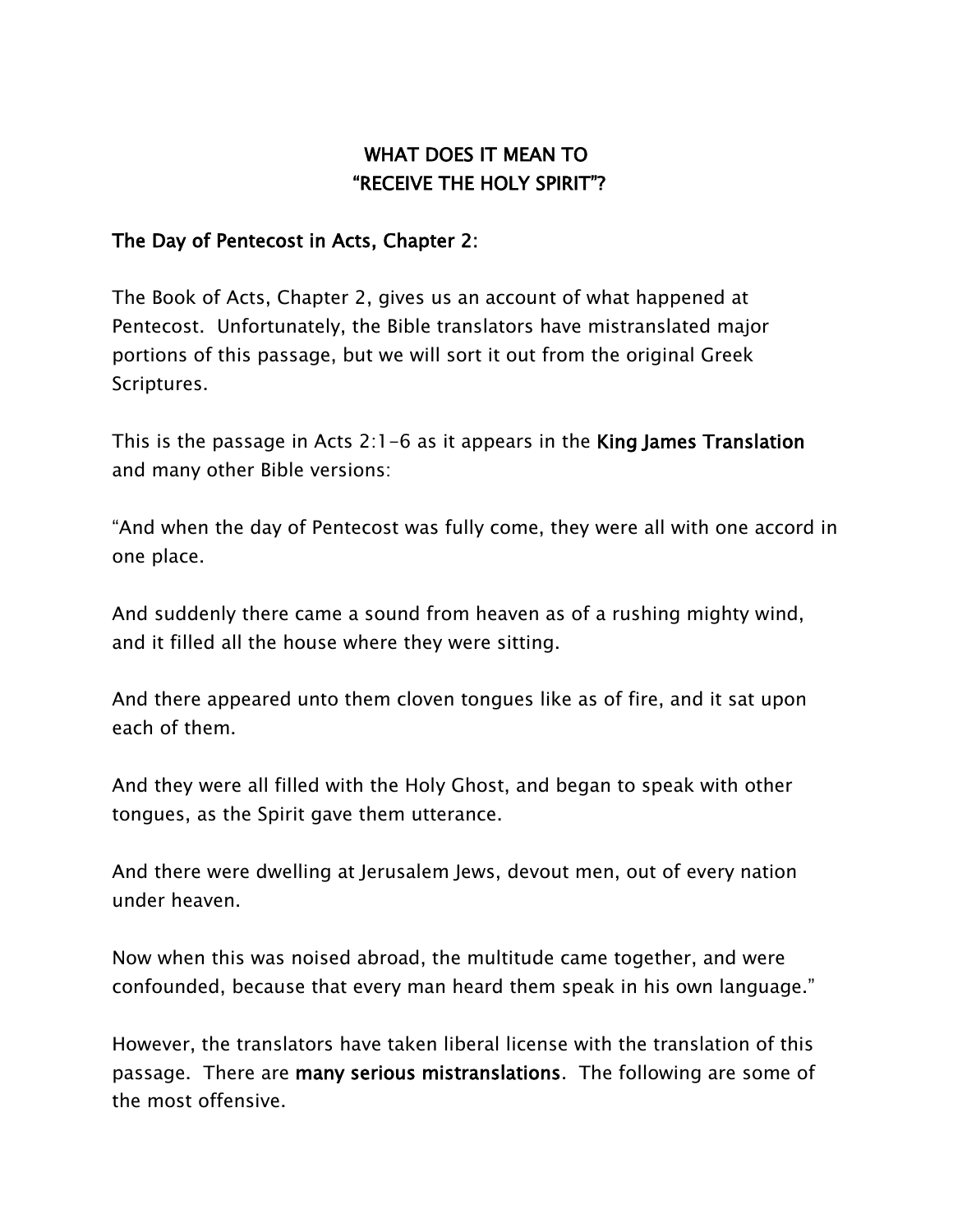| <b>Incorrect Translation</b> | <b>Correct Translation</b> |
|------------------------------|----------------------------|
| <b>Spirit and Ghost</b>      | <b>Breath</b>              |
| cloven                       | Being distributed          |
| utterance                    | To enunciate plainly       |
| tongues                      | Languages                  |
| language                     | <b>Dialect</b>             |
| violent                      | Vital, life-giving         |

### Supposed "Cloven" Tongues of Fire!

The Greek word *diamerizo* #1266 in Strong's Concordance means "being distributed." It does NOT mean "cloven!" Even the Interlinear Bible translates it properly in the literal text translation. (See below) *Diamerizo* does NOT mean cloven" as it is mistranslated in this passage. The languages ("fiery" languages – God refers to His law as a "fiery" law (Deut. 33:2)) were "being distributed" to each disciple in the Upper Room.

These were NOT "cloven tongues of fire" sitting on the tops of the heads of all the disciples! This is an inaccurate and patently ridiculous translation of this passage. And this silly rendering is often memorialized by artists in their paintings of this event, to imply miraculous visible signs and wonders.

The present-day Organized Church wants to perpetuate these visible (but deceptive) supposed miracles in the minds of the members, signs and wonders that will no doubt be repeated to amaze and titillate the "believers" of today. But these signs and wonders will not be from God. They will be from Satan – and the whole Organized Church will be completely deceived!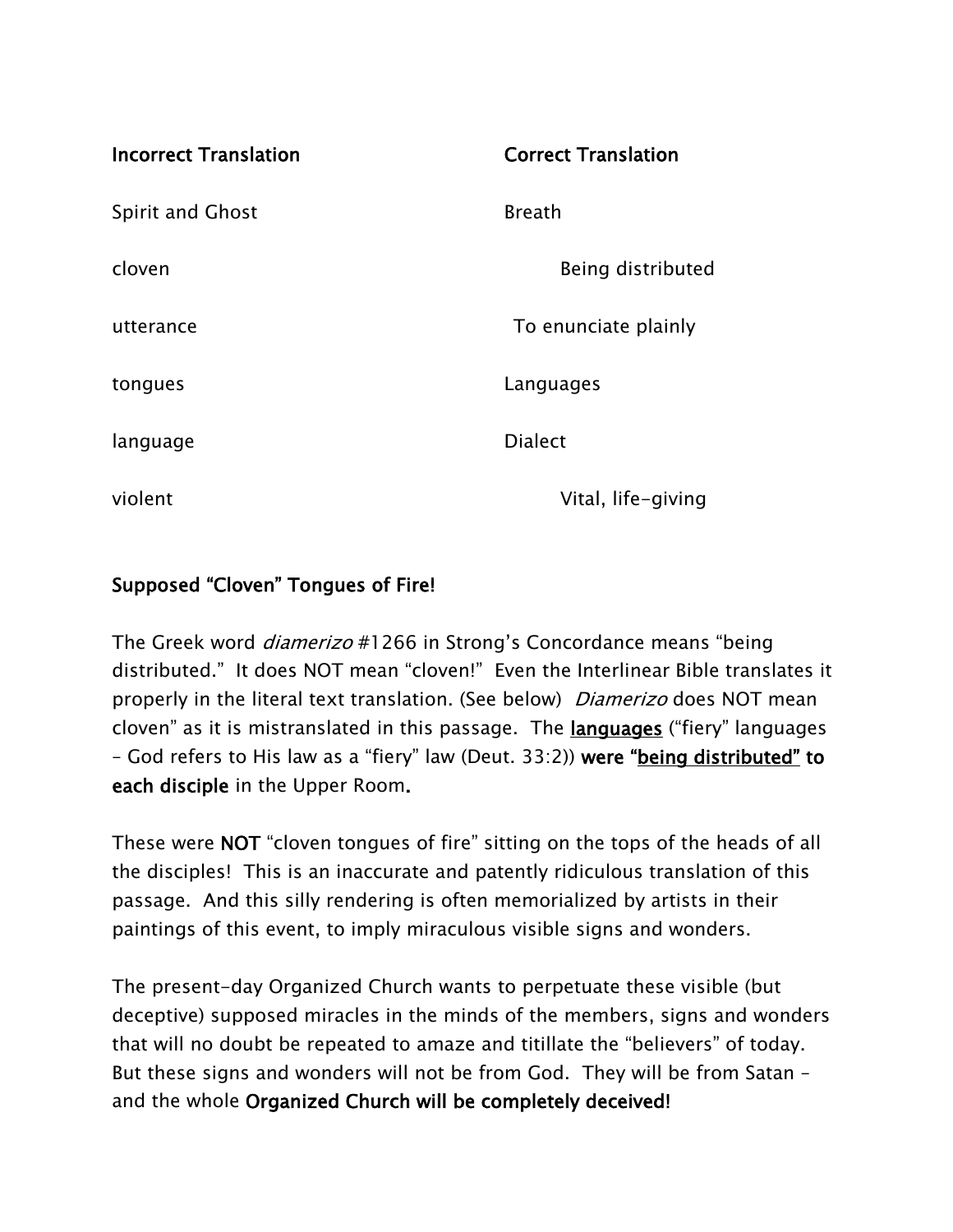### "Utterance":

The Greek word mistranslated as "utterance" is #669 in Strong's Concordance: apophtheggomai which means "to enunciate plainly!" The word "utterance" suggests unclear speaking which is the exact opposite of the true meaning of this Greek word. But by using the word "utterance" instead of the accurate translation "to enunciate plainly", the translators have muddied the waters and given support to the false doctrine that the disciples were muttering an unknown and unintelligent "language" or "tongue."

### "Tongues":

The word "tongues" means languages. We know that by the context – the rest of the passage. In Acts 2:6 we read that "everyone (in the crowd of listeners) heard them speak in his own **dialect!**" This makes it very clear that the people listening to the disciples speaking in "tongues" were really speaking in **KNOWN** languages of the day.

### "Violent":

The Greek word biaios #972 in Strong's Concordance (from the word #970), is mistranslated "violent" when it really means a "vital, life-giving force or breath."

Now, after studying the correct meaning of these Greek words, we are ready to look at the correct translation of this passage!

### The Proper Translation of Acts 2:1-6 – The Day of Pentecost!

And when the day of Pentecost was fully come, they were all unanimous among themselves. And suddenly there came an echo from heaven as a vital, lifegiving breath and it filled the whole of the house where they were dwelling.

And they observed fiery languages being distributed (among them), settling on each of them.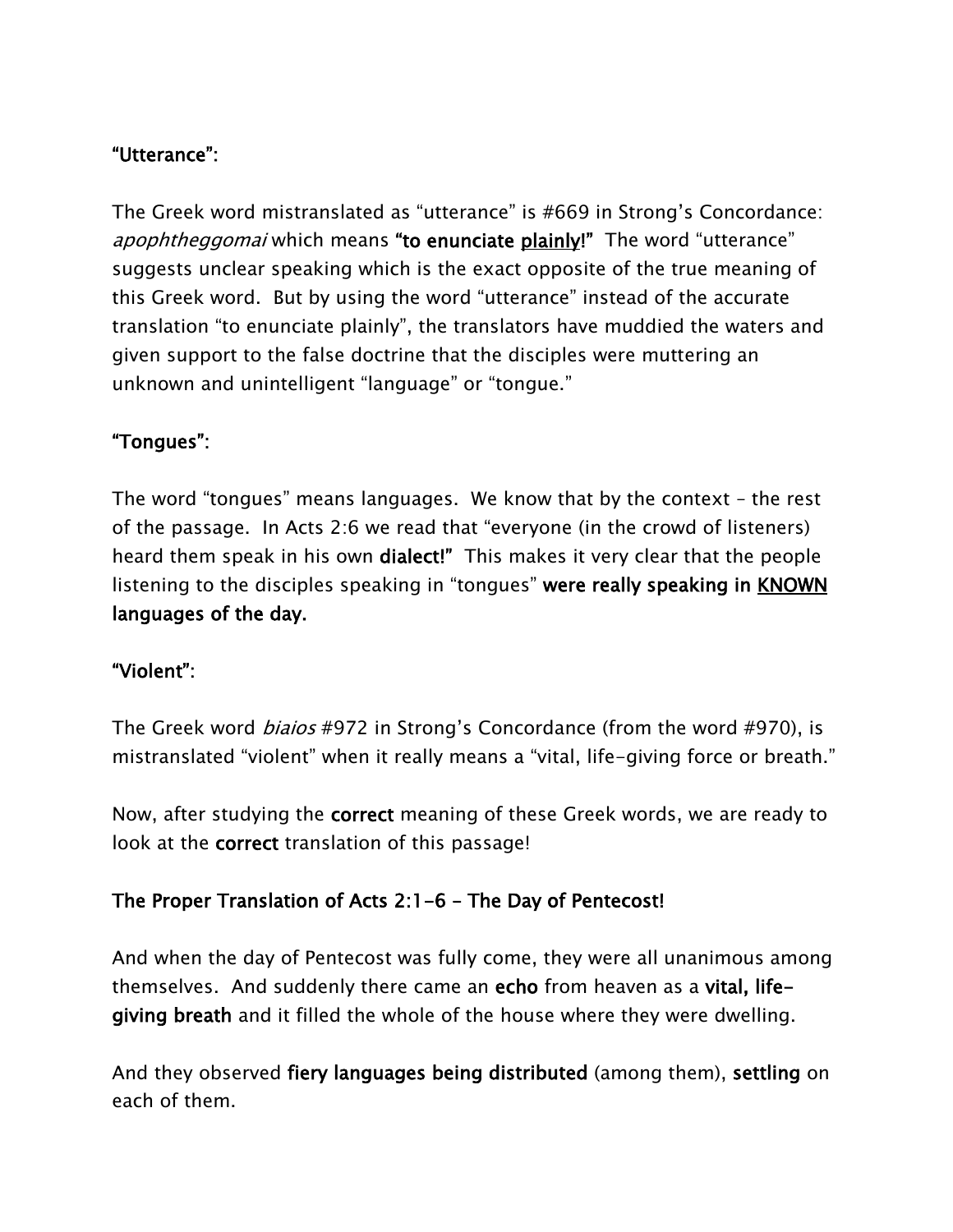And they were all filled with the breath of (God's) holiness and began to talk in other languages, even as the breath gave to them the ability to enunciate plainly.

And there were Judeans dwelling in Jerusalem, devout men, from every nation under heaven.

Now when this happening was manifested, the multitudes came together and were confounded, for every man heard them speak in his own dialect.

And they were all amazed and marveled, saying one to another, Behold, are not all these which speak, Galileans? (People from Galilee were usually considered to be uneducated.)

And how hear we every man in our own dialect, wherein we were born?

Parthians, and Medes, and Elamites, and the dwellers in Mesopotamia, and in Judea and Cappadocia, in Pontus, and Asia. Phrygia, and Pamphylia, in Egypt, and in the parts of Libya about Cyrene, and visitors from Rome, Jews and proselytes.

Cretes and Arabians, we do hear them speak in our languages, the wonderful works of God. And they were all amazed . . ." Acts 2:1-12

Obviously, the disciples were NOT speaking "unknown" tongues. They were speaking known languages of the time because ALL these people from all these named countries "heard in their OWN language!"

#### Conclusion: The Meaning of Pentecost

Passover signifies "Justification" – coming to Christ and being converted. Pentecost symbolizes the beginning of the "Life of Christ" – Eonian Life, being put in the converted heart by Jesus Christ. As this "Life" of Christ grows in the